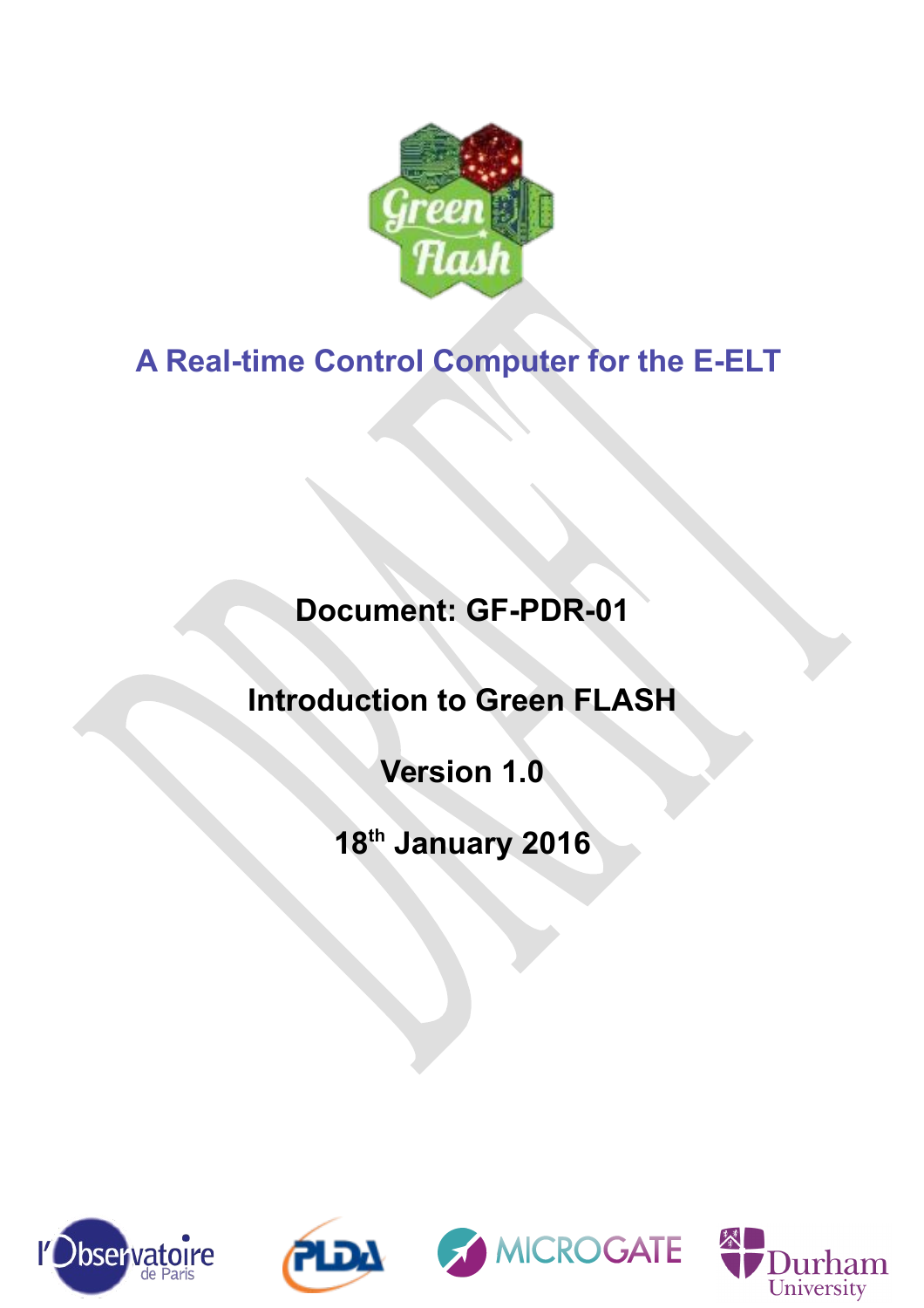

Title: Version: Date: Authors: Page: Introduction to GFLASH 1.0 18 Jan 2016 D. Gratadour 2 of 21

**Introduction to Green FLASH**

## **Change Record**

| <b>Version</b> | Date        | <b>Author(s)</b>                             | <b>Remarks</b> |
|----------------|-------------|----------------------------------------------|----------------|
| 0.1            |             | 11 Jan 2016   D. Gratadour   Initial version |                |
| 1.0            | 11 Jan 2016 | D. Gratadour   Final version                 |                |
|                |             |                                              |                |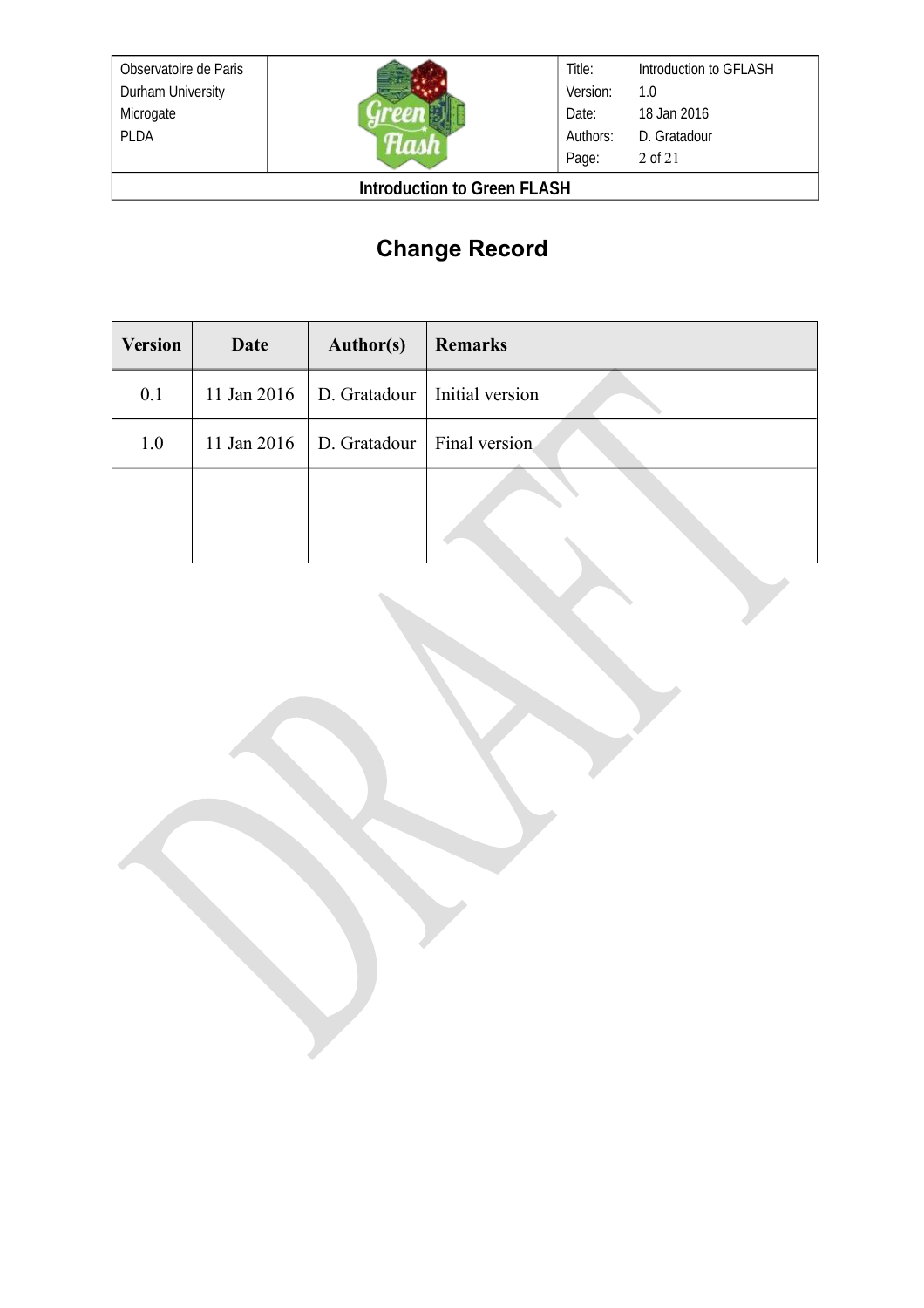

**Introduction to Green FLASH**

## **Applicable Documents (AD)**

These are the Green Flash PDR documents

| No.              | <b>Title</b>                       | Reference | <b>Issue</b> | Date |
|------------------|------------------------------------|-----------|--------------|------|
| AD01             | Introduction                       | GF-PDR-01 |              |      |
| AD <sub>02</sub> | Management plan and WP definition  | GF-PDR-02 |              |      |
| AD03             | Requirements Specification         | GF-PDR-03 |              |      |
| AD04             | <b>System Architecture</b>         | GF-PDR-04 |              |      |
| AD05             | Distributed GPUs for real-time HPC | GF-PDR-05 |              |      |
| AD06             | FPGA Solution for hard real-time   | GF-PDR-06 |              |      |
| AD07             | <b>Interconnect Strategy</b>       | GF-PDR-07 |              |      |
| AD <sub>08</sub> | <b>Interface Control Document</b>  | GF-PDR-08 |              |      |
| AD <sub>09</sub> | <b>Supervisor Strategy</b>         | GF-PDR-09 |              |      |

## **Reference Documents (RD)**

These are documents external to the Green Flash project

| No. | <b>Title</b> | Reference   Issue | Date |
|-----|--------------|-------------------|------|
|     |              |                   |      |
|     |              |                   |      |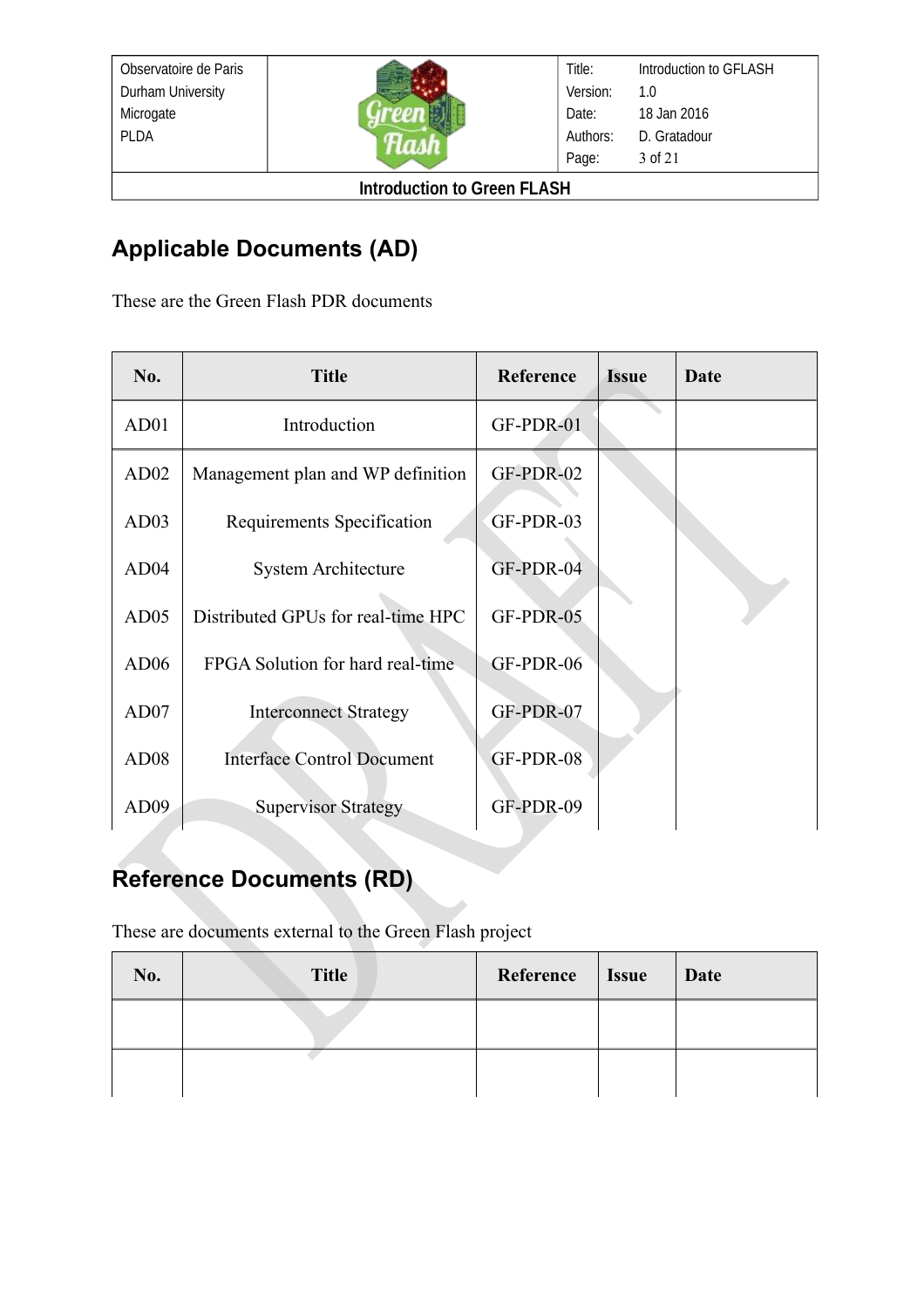

Title: Version: Date: Authors: Page: Introduction to GFLASH 1.0 18 Jan 2016 D. Gratadour 4 of 21

**Introduction to Green FLASH**

## **Acronyms and abbreviations**

#### **Table 1 Acronyms and Abbreviations**

| AD            | Applicable Document                            |
|---------------|------------------------------------------------|
| AO            | <b>Adaptive Optics</b>                         |
| <b>CANARY</b> | Durham/LESIA on-sky AO demonstrator            |
| <b>CPU</b>    | <b>Central Processing Unit</b>                 |
| <b>CUDA</b>   | NVIDIA GPU based software development language |
| <b>DARC</b>   | Durham AO Real-time Controller                 |
| <b>DDS</b>    | Data Distribution Service                      |
| DM            | Deformable Mirror                              |
| <b>DRAGON</b> | Durham laboratory-based AO demonstrator bench  |
| <b>ELT</b>    | <b>Extremely Large Telescope</b>               |
| E-ELT         | European ELT                                   |
| <b>ESO</b>    | European Souther Observatory                   |
| <b>FPGA</b>   | Field Programmable Gate Array                  |
| <b>GPU</b>    | Graphics Processing Unit                       |
| GUI           | Graphical User Interface                       |
| ${\rm HLS}$   | High Level Synthesis                           |
| <b>HPC</b>    | <b>High Performance Computing</b>              |
| <b>MIC</b>    | Many Integrated Core                           |
| <b>MVM</b>    | Matrix-Vector Multiplication                   |
| <b>NIC</b>    | Network Interface Controller                   |
| PCIe          | Peripheral Component Interconnect express      |
| RD            | <b>Reference Document</b>                      |
| <b>RTC</b>    | Real-Time Control                              |
| <b>RTL</b>    | Register Transfer Level                        |
| <b>SIMD</b>   | Single Instruction Multiple Data               |
| <b>SPARTA</b> | ESO VLT AO Real-time Control System            |
| <b>SHERE</b>  | VLT Planet finder instrument                   |
| <b>UDP</b>    | <b>User Datagram Protocol</b>                  |
| <b>UK ATC</b> | United Kingdom Astronomical Technology Centre  |
| <b>VLT</b>    | Very Large Telescope                           |
| <b>WFS</b>    | <b>Wave-Front Sensor</b>                       |
| WP            | <b>Work Package</b>                            |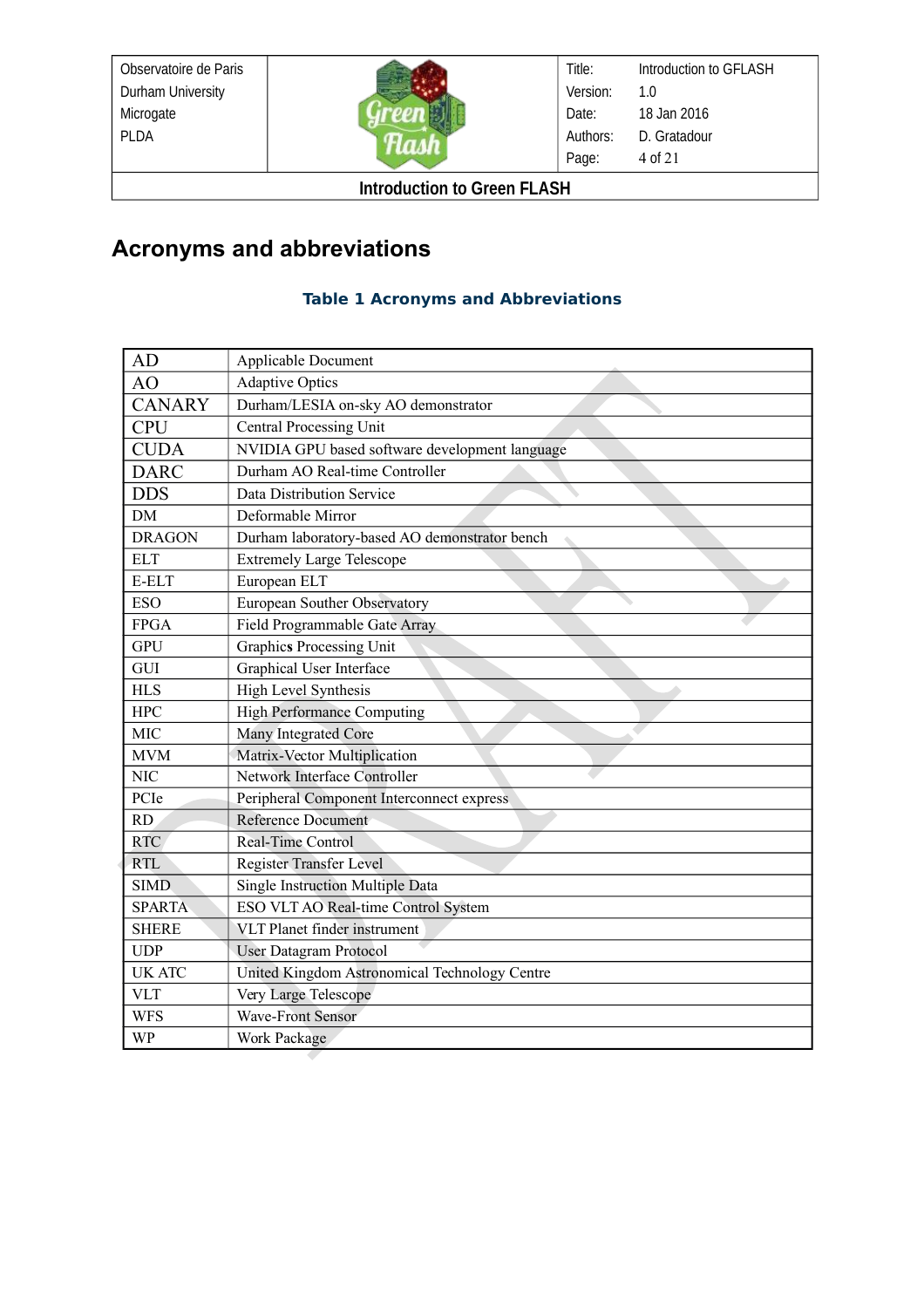

Title: Introduction to GFLASH Version:  $1.0$ Date: 18 Jan 2016 Authors: D. Gratadour Page: 5 of 21

**Introduction to Green FLASH** 

# **Table of Contents**

| 1 Scope                                                              |  |
|----------------------------------------------------------------------|--|
|                                                                      |  |
|                                                                      |  |
|                                                                      |  |
|                                                                      |  |
|                                                                      |  |
| 4.2DARC : on-sky demonstration of AO RTC with commodity components11 |  |
|                                                                      |  |
| 5.4PLDA 19                                                           |  |
|                                                                      |  |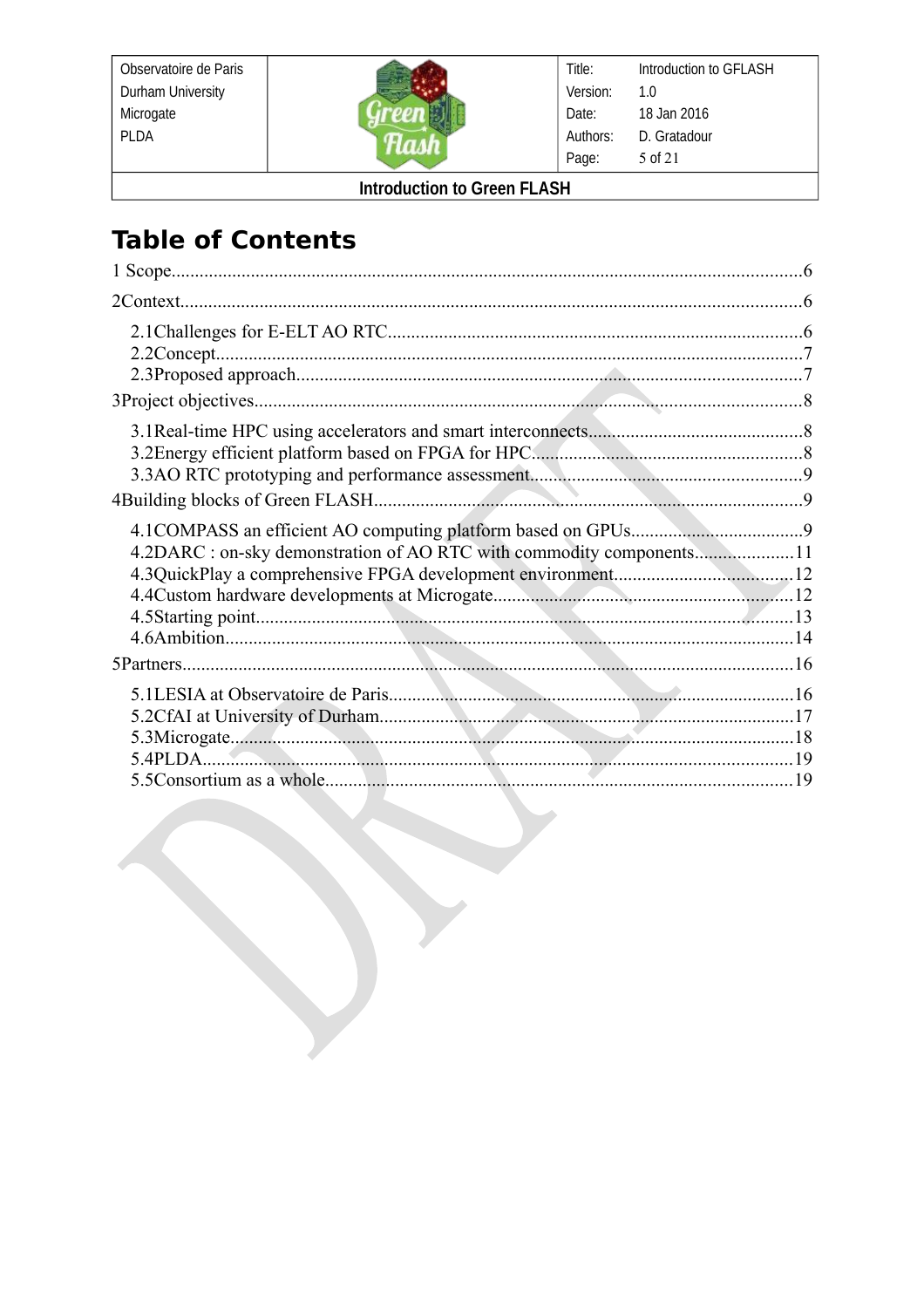

Title: Version: Date: Authors: Page: Introduction to GFLASH 1.0 18 Jan 2016 D. Gratadour 6 of 21

**Introduction to Green FLASH**

## <span id="page-5-2"></span>**1 Scope**

This document provides an overview of Green FLASH context, goals and expected impact.

### <span id="page-5-1"></span>**2 Context**

High Performance Computing (HPC) has become a critical component to the availability of large scientific instruments such as the European Extremely Large Telescope  $(E-ELT)^1$  $(E-ELT)^1$ , a 39m diameter telescope project to see first light by the horizon 2022. For this new category of extreme scale scientific equipment, HPC is not only used to optimize the design of the facility and its instrumentation and save money in construction but also to operate its complex sub-systems and produce high-level scientific data for hundreds of research teams.

This major European project can be used as an example of the requirements of HPC computing in science and technology in the coming decade. In this joint academic and industrial proposal, meeting the computational requirements of the E-ELT is used to demonstrate what can be achieved in real-time HPC using existing technologies and to forge a path towards Exascale computing.

### <span id="page-5-0"></span>**2.1 Challenges for E-ELT AO RTC**

At the core of telescope operations is the adaptive optics (AO) module, used to compensate in realtime the effect of atmospheric turbulence on the wavefront to maintain the best image quality out of the telescope during the observations. It requires the control, at the millisecond rate, of deformable optics with thousands of degrees of freedom. Designing, optimizing, building and eventually operating and exploiting this critical sub-system require access to HPC resources from early simulations for system design to the real-time control of the optics for routine operations. Indeed, the latter, at the E-ELT scale, requires the processing of several 100Gb/s of data streaming from several sensors, through batched-centroiding and matrix-vector multiplies (MVM), to provide several millions of commands per second to the deformable optics. This is the role of the real-time controller (RTC), one of the core subsystems of the AO module. To ensure adequate turbulence compensation, hence the stability of the system, the RTC computation time must be deterministic at the level of tens of microseconds, and the latency in data transfers between the sensors, the computing cores and the deformable optics should be minimal.

To build this critical component of the telescope operations, the astronomical community is facing technical challenges, emerging from the combination of high data transfer bandwidth, low latency and high throughput requirements, similar to the identified critical barriers in the ETP4HPC road map and, as debated more generally in the HPC community, on the road to Exascale. Indeed, meeting the specifications of these real-time multi-sensors data-intensive computing facilities, to be installed on a remote site and to be operated continuously over several years, involves addressing the four strategic topics in Exascale systems design:

- optimize the balance between processors performance, memory capacity and data access between sensors, compute nodes and storage
- design and implement efficient computing schemes addressing the concurrency and locality challenges
- follow an energy efficient approach in the system design
- build a modular, scalable and resilient system

<span id="page-5-3"></span><sup>1</sup> <http://www.eso.org/public/teles-instr/e-elt/>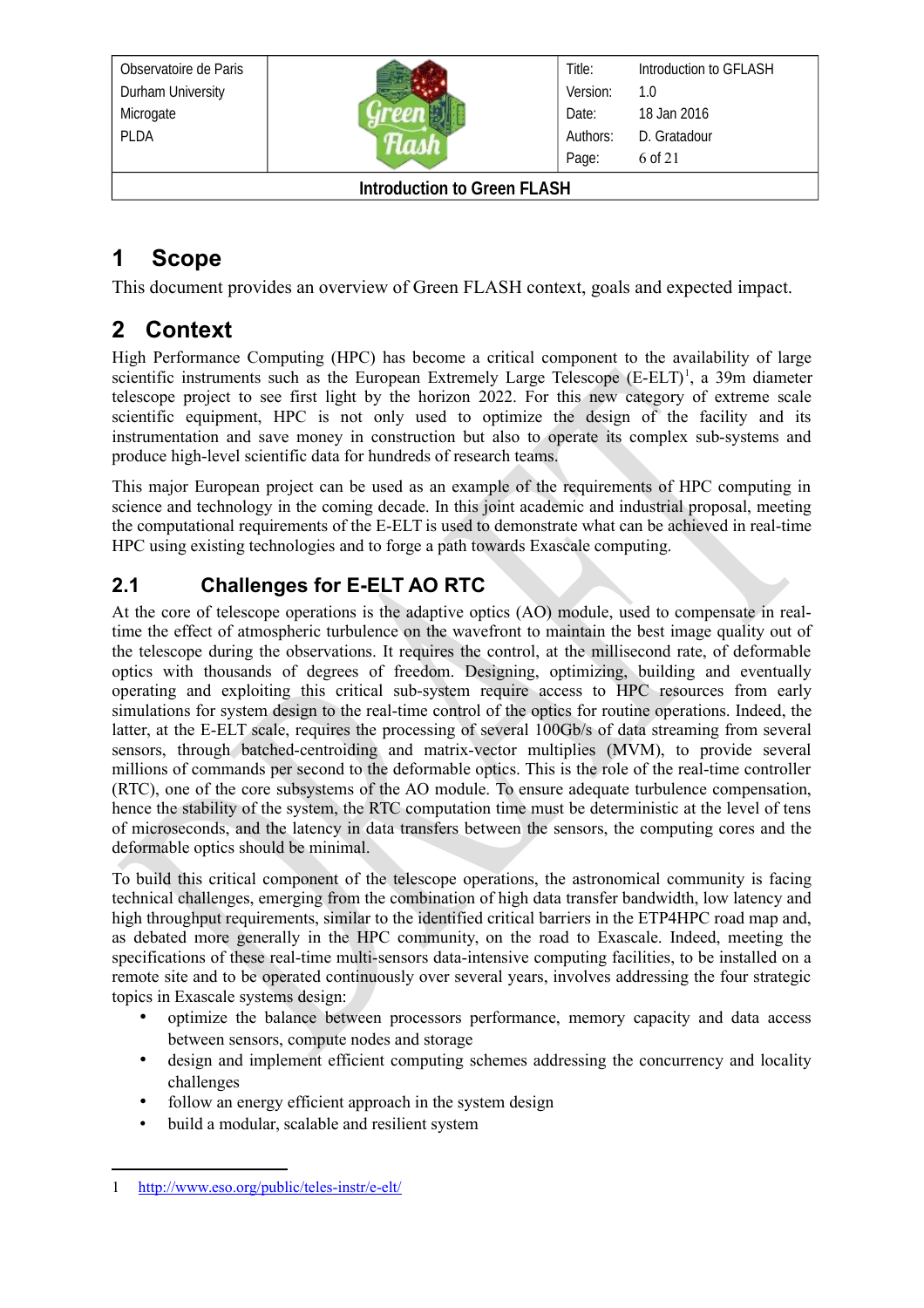| Observatoire de Paris                  |  | Title:   | Introduction to GFLASH |  |
|----------------------------------------|--|----------|------------------------|--|
| Durham University                      |  | Version: | 1.0                    |  |
| Microgate                              |  | Date:    | 18 Jan 2016            |  |
| <b>PLDA</b>                            |  | Authors: | D. Gratadour           |  |
|                                        |  | Page:    | 7 of 21                |  |
| $l$ Atraduation to Croop $\Gamma$ ACLI |  |          |                        |  |

### <span id="page-6-1"></span>**2.2 Concept**

For the real-time control of AO systems a standard platform, SPARTA, has been implemented by the European Southern Observatory (ESO) in collaboration with Durham University, one of the partners in the project, to fulfill the needs of the Very Large Telescope (VLT) instrumentation. This successful project, partly funded by the OPTICON/JRA-1 program, has delivered a standard platform used to develop the real-time control system of 10 VLT instruments in operation or in development.

However, as stated by the SPARTA architects: "*the E-ELT with its instruments poses new challenges in terms of cost and computational complexity. Simply scaling the current SPARTA implementation to the size of E-ELT AO system would be unnecessary expensive and in some cases not even feasible* " [2](#page-6-2) . Because the E-ELT AO instruments RTC have to be based on the For standard platform for maintainability issues, one of our primary goal is to provide the building blocks of the next generation of SPARTA platform. Incidentally, our philosophy and part of our specifications are greatly inspired by the initial guidelines for the SPARTA concept developed more than 10 years ago.

The output of the green Flash project is not an evolution of SPARTA in itself. We propose to develop new core components and an architecture consistent with a possible evolution of this platform. We believe that our work goes beyond this sole application and we try to follow a generic approach using or providing mainstream solutions as much as possible.

#### <span id="page-6-0"></span>**2.3 Proposed approach**

At the core of telescope operations is the adaptive optics (AO) module, used to cTo meet the specifications imposed by the E-ELT AO module's RTC dimensioning, while mitigating potential technology risks, our approach is twofold:

- develop a tailored solution based on the FPGA technology, through hardware developments and the deployment of a comprehensive ecosystem (FPGA development environment and IP blocks, drivers, middleware and software)
- assess a solution based on distributed accelerators using smart interconnects, with the realtime constraint, and compare (in terms of performance, energy efficiency and resilience) to the tailored FPGA solution

The main goal of Green Flash is to design and build a prototype for an AO RTC targeting the E-ELT first-light AO instrumentation. We will propose technical solutions, assess the enabling technologies through prototyping and assemble a full scale demonstrator to be validated with a simulator and tested on sky. With this research and development program we aim at feeding the E-ELT AO systems preliminary design studies, led by the selected first-light instruments consortia, with technological validations supporting the designs of their RTC modules.

Our strategy is based on a strong interaction between academic and industrial partners. Components specifications and system requirements are derived from our main application. Industrial partners lead the development of enabling technologies aiming at innovative tailored solutions with potential wide application range. The academic partners provide the missing links in the ecosystem, with possible wider collaborations with specialized research teams, through generic tools supporting their own application but in mainstream open source projects. This increases both the value and market opportunities of the developed products. A prototype harboring all the features is used to assess the performance. It also provides the demonstration of concept for a resilient modular solution to equip a large scale European scientific facility, while containing the development cost by providing

<span id="page-6-2"></span><sup>2</sup> E. Fedrigo and R. Donaldson, Proceedings of the SPIE, Volume 7736, id. 77364O (2010), DOI: 10.1117/12.857109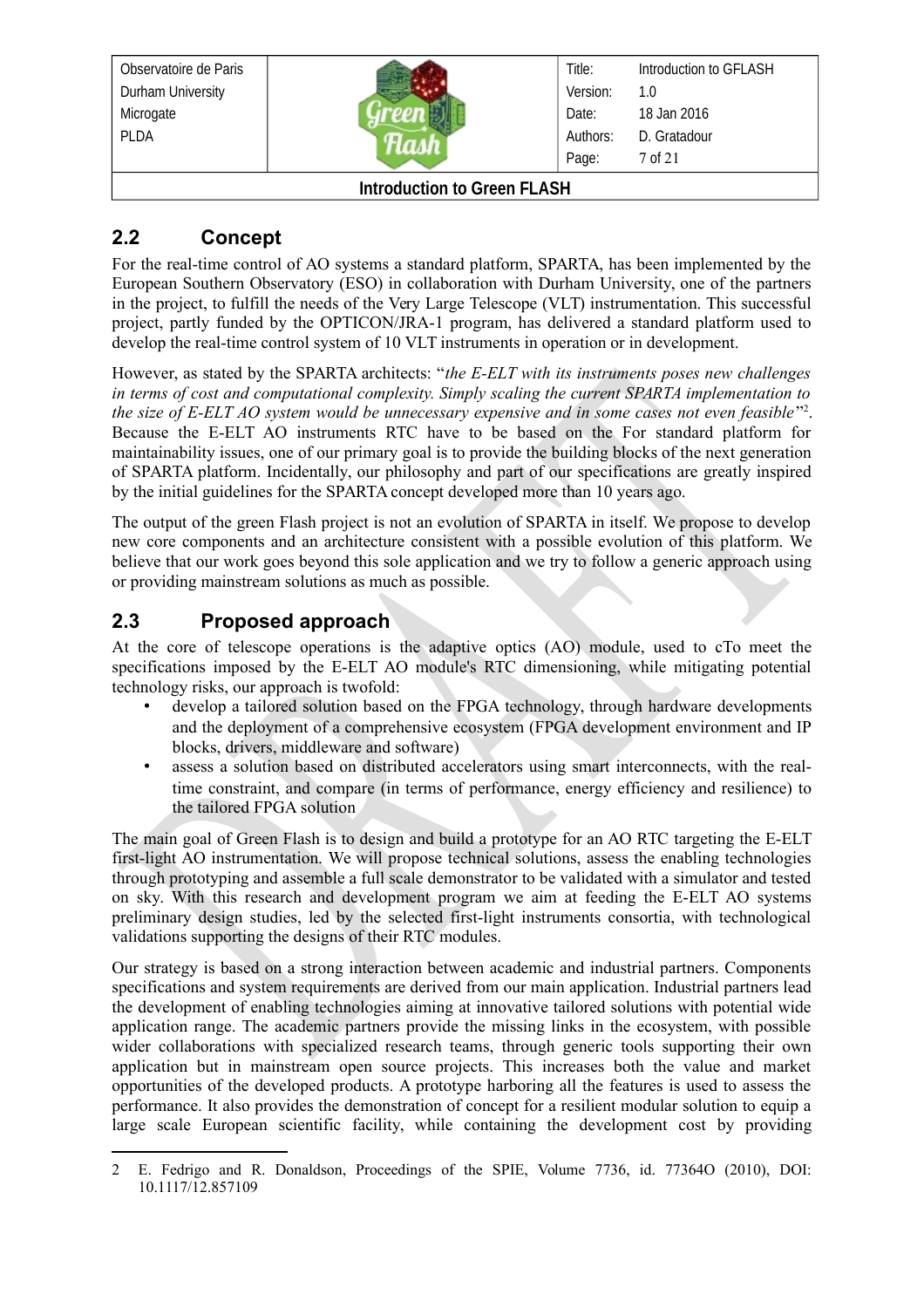| Observatoire de Paris              |  | Title:   | Introduction to GFLASH |
|------------------------------------|--|----------|------------------------|
| Durham University                  |  | Version: | 1.0                    |
| Microgate                          |  | Date:    | 18 Jan 2016            |
| <b>PLDA</b>                        |  | Authors: | D. Gratadour           |
|                                    |  | Page:    | 8 of 21                |
| <b>Introduction to Green FLASH</b> |  |          |                        |

opportunities for return on investment.

## <span id="page-7-2"></span>**3 Project objectives**

#### <span id="page-7-1"></span>**3.1 Real-time HPC using accelerators and smart interconnects**

Meeting the first light AO module's RTC specifications for the E-ELT means building a HPC facility able to process up to 250 Gb/s<sup>[3](#page-7-3)</sup> of streaming data from sensors with a throughput of up 1.5 TMAC/s<sup>[4](#page-7-4)</sup> (Tera Multiply ACcumulate per seconds). With the current mainstream GPGPU technology, assuming a sustained peak performance of 75 GFLOP/s per GPU for the cuBLAS single precision *gemv* algorithm<sup>[5](#page-7-5)</sup>, this figure means distributing the computation over more than 45 GPUs. Additionally, the response of the RTC must be deterministic with a maximum jitter of the order of few tens of microseconds. Reaching this deterministic performance with a distributed architecture challenges both the job scheduling and the interconnect strategies.

- The primary objective of this axis of development is to prototype a cluster, able to reach a sustained performance of 1.5 TMAC/s of computing power and processing 250 Gb/s of streaming data with a maximum jitter of 100 µs over 1s of operation and using commodity accelerators such as GPUs as compute engines. (obj. 1.1)
- One objective of this axis of development is to provide a COTS NIC solution, based on the FPGA technology, with smart features, compatible with existing high performance switch solutions, based on standard serial protocols (TCP/UDP through 10G Ethernet and 40G Infiniband), and supported in mainstream non proprietary middleware. (obj. 1.2)
- Another objective of this axis of development is to complement the ecosystem of an existing integrated FPGA development environment (QuickPlay from PLDA), by providing data handling and computational blocks tailored to our application, and support for several FPGA options and board designs. The end user API will be made interoperable with mainstream non proprietary middleware. (obj. 1.3)
- The last objective of this axis of development is to assess the performance of Cholesky factorization on the prototype cluster, as well as the overall control matrix computation algorithm and the control matrix upload to the controller with minimal introduced latency and jitter in the control process. (obj. 1.4)

#### <span id="page-7-0"></span>**3.2 Energy efficient platform based on FPGA for HPC**

An alternative to the commodity accelerator solution for real-time control is to build tailored processor boards, based on high cell density FPGAs for instance, designed for the application and relying on custom data flow models. The great advantage of such approach is to provide full control over hardware and critical software (device driver) to ensure real-time and deterministic performance and to guarantee the support and availability of the solution over the system lifetime. However, this is usually done at the cost of an expensive and rather long development cycle (as compared to custom arithmetic designs) to produce specialized components with very few options for return on investment.

- The primary objective of this axis of development is to prototype a main board, hosting a high
- <span id="page-7-3"></span>3 6 cameras with 1600 x 1600 16bit pixels at 1000 frames per second

<span id="page-7-5"></span>5 <http://arxiv.org/abs/1410.1726>

<span id="page-7-4"></span><sup>4</sup> 90000 x 15000 MVM at 1kHz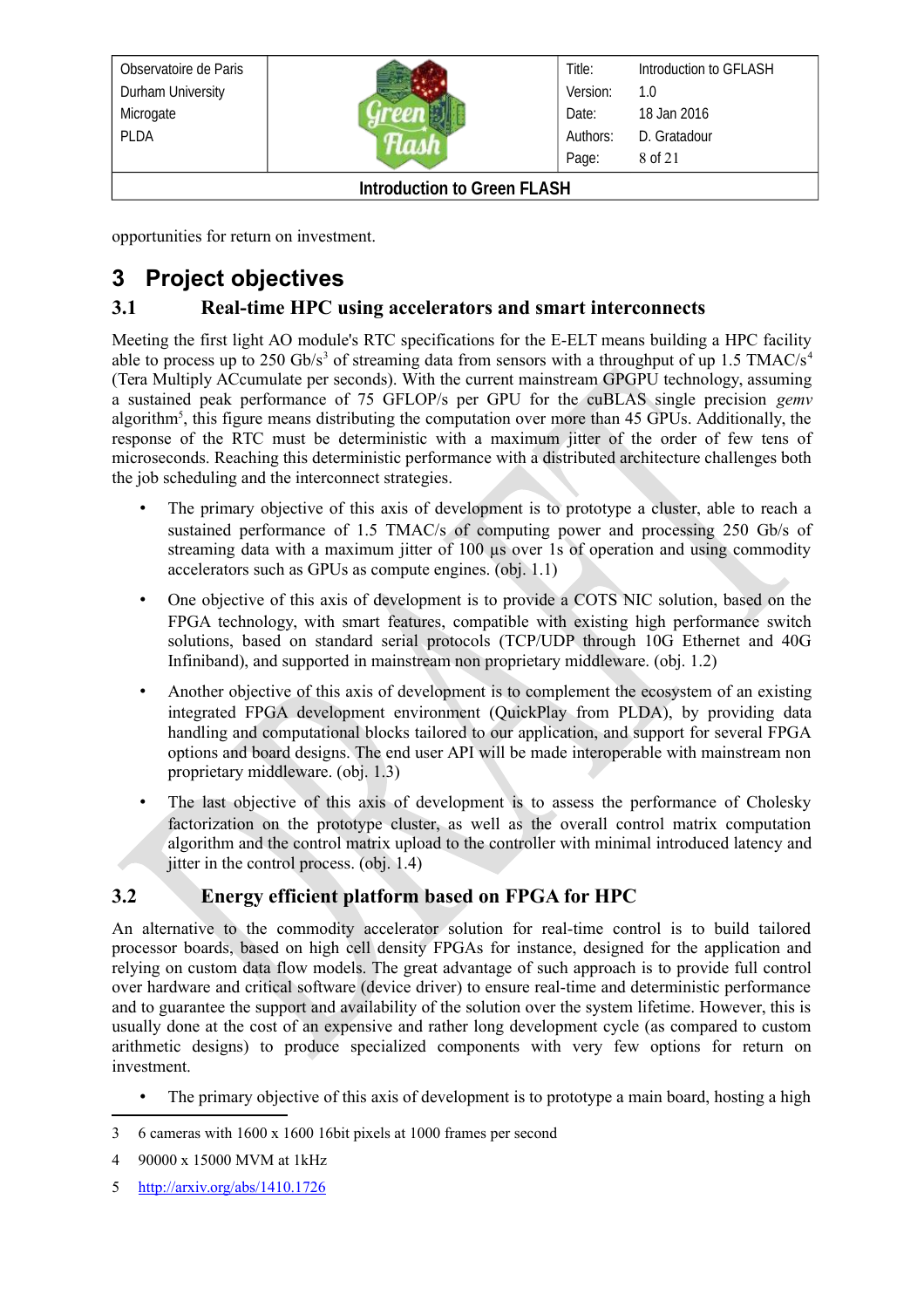

Title: Version: Date: Authors: Page: Introduction to GFLASH 1.0 18 Jan 2016 D. Gratadour 9 of 21

#### **Introduction to Green FLASH**

cell density FPGA with an integrated ARM-based HPS, including a PCIe Gen3 rootport as an internal interface, and using 10G Ethernet and 40G Infiniband as network interface and back plane. (obj. 2.1)

- Another objective of this axis of development is to provide support for this prototype microserver in an integrated FPGA development environment (QuickPlay), deployable in the FPGA BSP and allowing to build a custom design on the FPGA, handling complex data flows through the internal (PCIe), the network interfaces and computing blocks, as well as the driver and end user API to use these features. Blocks developed in the first research axis on smart interconnects will be reused. (obj. 2.2)
- The last objective of this axis of development is to build a small scale cluster by interconnecting several prototype microservers through a standard network protocol (10G Ethernet and 40G Infiniband). The performance achieved for the MVM algorithm and more generally the AO control application on single and multiple boards configurations will be assessed in terms of performance, determinism and energy efficiency as compared to an accelerator based solution. (obj 2.3)

#### <span id="page-8-2"></span>**3.3 AO RTC prototyping and performance assessment**

The main goal of the prototyping and validation phase of the Green Flash project is to assess the enabling technologies through prototyping and assemble a full scale demonstrator for an E-ELT firstlight AO RTC. As described above, such facility, designed to drive in real-time a large scientific experiment, is composed of a real-time core, processing streaming data from sensors and controlling deformable optics, and a supervisor module, optimizing the control loop by providing updated versions of the control matrix at a regular rate depending on the observing conditions evolution.

- The primary objective of this axis of research is to assemble a full functionality prototype for an AO RTC, scalable to the dimensioning of the E-ELT first light instrumentation, including a real-time core and a supervisor module. Architecture choices will be made on the basis of the individual prototyping stages output. (obj. 3.1)
- Another objective of this axis of development is to implement a real-time simulator, designed to emulate the AO system I/O with various levels of accuracy, using existing AO sub-systems models. (obj 3.2)
- The last objective of this axis of development is to fully characterize the AO RTC prototype performance with several configurations (single and multi-conjugate AO) and propose a strategy for its integration on sky. (obj. 3.3)

### <span id="page-8-1"></span>**4 Building blocks of Green FLASH**

### <span id="page-8-0"></span>**4.1 COMPASS an efficient AO computing platform based on GPUs**

The main objective of the COMPASS project (COMputing Platform for Adaptive opticS Systems<sup>[6](#page-8-3)</sup>) is to provide a full scale end-to-end AO numerical development platform, able to address the E-ELT scale and designed as a free, open source numerical tool with a long term maintenance plan. This project, led by Observatoire de Paris is federating the efforts of 6 laboratories in France and is funded by ANR grant ANR-12-MONU-0022 of the French Ministry of Research.

<span id="page-8-3"></span><sup>6</sup> D. Gratadour et aL, Proceedings of the SPIE, Volume 9148, id. 91486O 8 pp. (2014), DOI:10.1117/12.2056358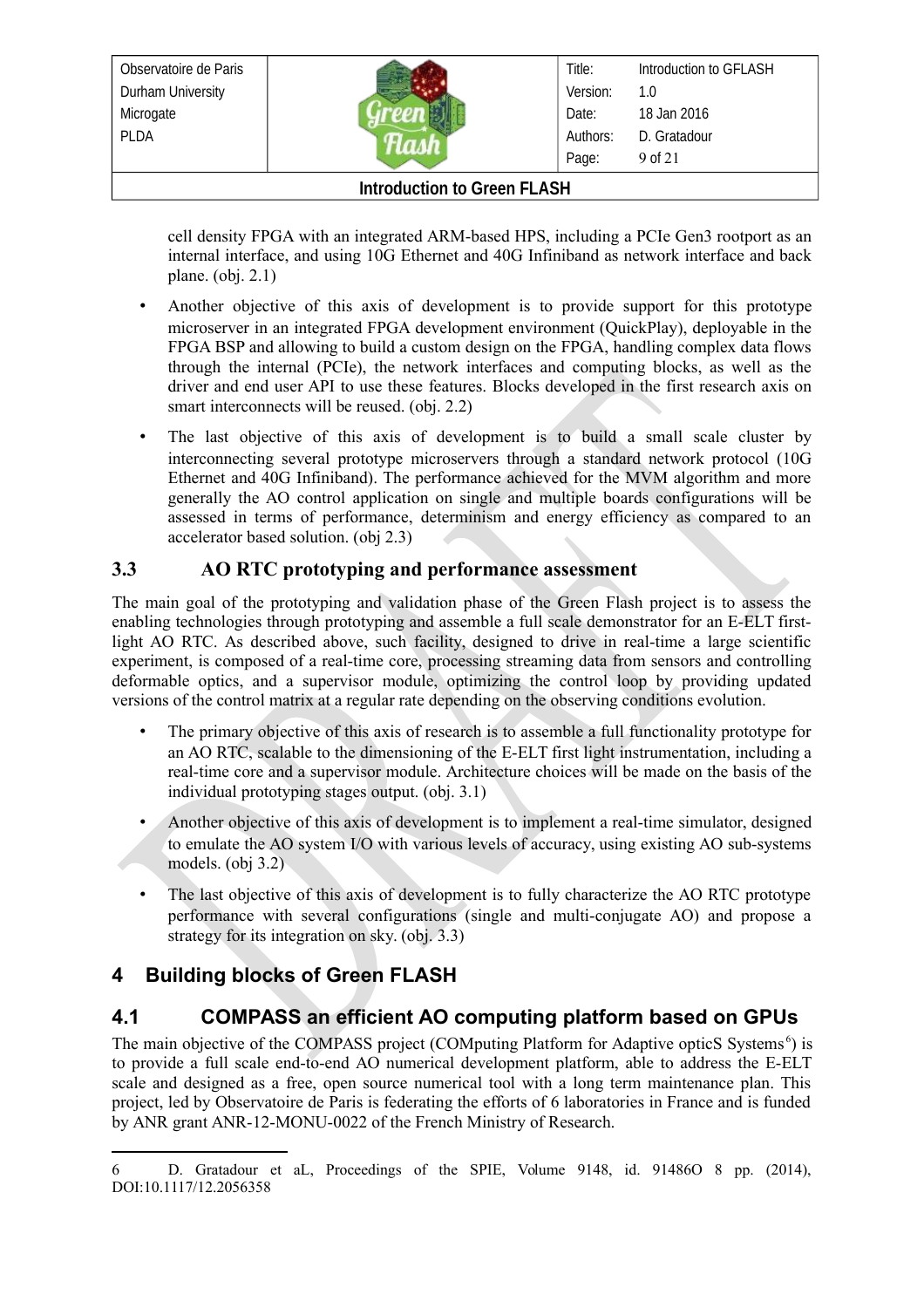Observatoire de Paris Durham University Microgate PLDA Title: Version: Date: Authors: Page: Introduction to GFLASH 1.0 18 Jan 2016 D. Gratadour 10 of 21 **Introduction to Green FLASH**

The development of this platform is based on a full integration of software with hardware and relies on an optimized implementation on heterogeneous hardware using GPUs as accelerators. The end product, a unified and optimized computing framework (software and hardware), addresses several major needs for research in AO, as it provides:

- a software development platform to validate several key components for the E-ELT AO such as Laser Guide Stars (LGS) with extreme elongation or fast high precision tomographic reconstruction
- an efficient computing environment to run large scale AO systems simulations in almost-realtime in order to test the design of the E-ELT instrumentation and prepare the scientific return of the foreseen instruments
- a link to end-to-end simulations including instruments models so as to perform technical trade-off of the full chain during instrument design studies

One key contribution of the COMPASS project is the development of a common framework for high performance simulations and real-time control of AO systems based on GPUs. The latter application is based on the development of a custom solution implementing Direct Memory Access (DMA) to the GPU memory from a third party device (frame grabber) bypassing the operating system running on the node. Thanks to the GPUdirect RDMA API, available from the latest CUDA distributions, NVIDIA is providing the tools to implement tailored solution to access the GPU memory efficiently and transparently so as to enable a given real-time application.

In the context of the COMPASS project, a demonstrator has been set up, codenamed  $PRANA^7$  $PRANA^7$ , to validate the achievable bandwidth of DMA of pixel data from an external camera to GPU memory and emulate the RT box in an AO RTC. The custom low latency 10 Gb Ethernet frame-grabber developed for this purpose is able to handle any GigEVision device. Beyond the first demonstration of DMA from a 10 GbE GigEVision camera to a GPU, the measured latency in this experiment shows that significant reduction of latency and jitter can be achieved when exploiting the DMA enabling features of the NVIDIA driver. The underlying real-time core, processing the data stream, is based on the use of control algorithms implementations developed in the framework of the COMPASS project. This unified approach allows for the seamless integration of complex AO control schemes that can be fully debugged, validated and characterized using simulations, maximizing the robustness and updatability of the real-time core while minimizing the development cost.

Another key building block for the Green Flash project is the work on an efficient implementation of the core algorithms of the supervisor module on GPU, led in the context of the COMPASS project and in collaboration with the Matrices Over Runtime System at Exascale<sup>[8](#page-9-1)</sup> (MORSE) project. MORSE is a high-performance numerical library for solving large dense (and sparse) linear algebra problems on multicore systems with hardware accelerators. For the AO loop supervision application, we developed an efficient implementation the control matrix computation for MOAO on multicore system with multi-GPUs. Based on the Cholesky matrix inversion, it combines tile algorithms from MORSE and relies on the StarPU dynamic scheduler to efficiently schedule and pipeline successive computational stages. This new implementation outperforms asymptotically previous state-of-the-art control matrix computation implementations up to 13-fold speedup and runs at an unprecedented scale. This work has been presented at the IEEE/ACM Super Computing 14 conference<sup>[9](#page-9-2)</sup>.

<span id="page-9-0"></span><sup>7</sup> A. Sevin et al., Proceedings of the SPIE, Volume 9148, id. 91482G 9 pp. (2014), DOI: 10.1117/12.2055770

<span id="page-9-1"></span><sup>8</sup>http://icl.cs.utk.edu/morse/

<span id="page-9-2"></span><sup>9</sup> A. Charara et al. Proceedings of the International Conference for High Performance Computing '14, DOI: 10.1109/SC.2014.27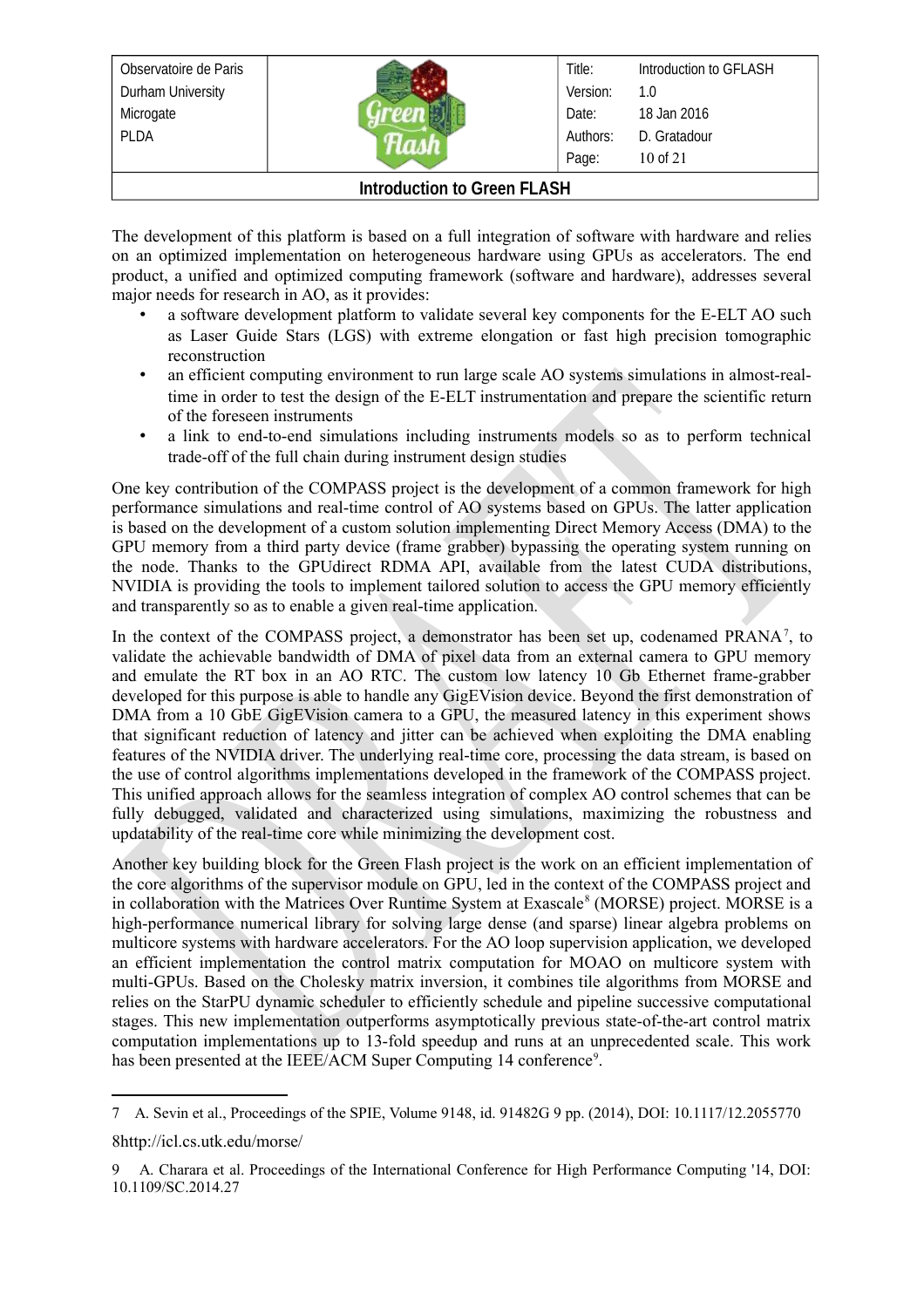| Observatoire de Paris              |  | Title:   | Introduction to GFLASH |
|------------------------------------|--|----------|------------------------|
| Durham University                  |  | Version: | 1.0                    |
| Microgate                          |  | Date:    | 18 Jan 2016            |
| <b>PLDA</b>                        |  | Authors: | D. Gratadour           |
|                                    |  | Page:    | 11 of $21$             |
| <b>Introduction to Green FLASH</b> |  |          |                        |

#### <span id="page-10-0"></span>**4.2 DARC : on-sky demonstration of AO RTC with commodity components**

The Center for Advanced Instrumentation (CfAI) at Durham University has a long-standing research program in adaptive optics and in real-time control systems. This work has been funded by the UK Science and Technology Facilities Council and by the EU funded Opticon program. RTC systems have been designed for both laboratory and telescope facility instruments over more than two decades utilizing several generations of different computer hardware. In recent years, this work has contributed to the development of the ESO SPARTA system<sup>[10](#page-10-1)</sup>, where Durham were responsible for the FPGA technology used, and to a novel mainly CPU based RTC system, the Durham AO Real-time Controller, DARC<sup>[11](#page-10-2)</sup>. Whilst SPARTA is targeted mainly at medium to high order AO systems such as the SPHERE VLT planet finder, DARC was initially developed as a flexible RTC for the wide-field  $CANARY experiment<sup>12</sup>$  $CANARY experiment<sup>12</sup>$  $CANARY experiment<sup>12</sup>$ , a collaboration between Durham and Paris Observatory. This experiment is designed to demonstrate the multiple new techniques in AO that have emerged in the last few years. In order to show that these techniques are practical and can be used on the E-ELT, this experiment is installed at the 4.2 metre William Herschel Telescope (WHT) in La Palma, Canary Islands. Canary, supported by DARC, has already made the first observations demonstrating both MOAO and LTAO and will evolve into a higher order system over the period of this proposal.

DARC has now been demonstrated successfully at ELT-scales. It has been designed specifically to take advantage of the parallel processing made possible by multi-core and many-core processors. It implements a parallel data transfer and data processing policy that allows an efficient and optimum regime for the full data pipeline in multiple threads. As well as the data pipeline, the DARC RTC provides all of the facilities required by an AO system including data telemetry and configuration, calibration and control.

In addition to its role in Canary, DARC is also used as the RTC for the Durham laboratory-based AO bench known as DRAGON. In this environment, as well as serving low, medium and high order systems on the bench, it can be used with simulated data, to test RTC hardware and software for high order systems such as those required for the E-ELT. A program of investigation of HPC accelerator hardware is already in progress. The FPGA based camera interconnect developed for SPARTA has been used in Canary, mainly in the role of allowing direct access to camera pixel streams (which is not provided by commercial frame-grabber hardware) rather than as a pixel pre-processor. A 10G-Ethernet wavefront sensor has also been integrated with DARC, and real-time performance tested at ELT-scales with real data, again with pixel stream access. GPU cards have been used on-sky with Canary (being the first demonstration of GPUs on-sky worldwide) and are being used to accelerate the DRAGON RTC. The data pipeline has been successfully ported to GPU allowing frame rates as high as 500Hz for a single wave-front sensor camera at an E-ELT scale (80x80 sub-apertures) on a single GPU. As an alternative to the use of GPUs, a program of investigation of many integrated core (MIC) processors has also been started using the Xeon Phi device<sup>[13](#page-10-4)</sup>. In each case, as well as testing the offloading of specific algorithms to the accelerator, a full implementation of a data pipeline is being tested.

<span id="page-10-1"></span><sup>10</sup> E. Fedrigo et al., Proceedings of the SPIE, Volume 6272, id. 627210 (2006), DOI: 10.1117/12.671919

<span id="page-10-2"></span><sup>11</sup> A. Basden et al., Proceedings of the SPIE, Volume 7736, id. 77364N (2010), DOI: 10.1117/12.856415

<span id="page-10-3"></span><sup>12</sup> R. Myers et al., Proceedings of the SPIE, Volume 7015, article id. 70150E, 9 pp. (2008), DOI: 10.1117/12.789544

<span id="page-10-4"></span><sup>13</sup> D. Barr et al., Proc. SPIE 9148, Adaptive Optics Systems IV, 91484B (4 August 2014); doi: 10.1117/12.2055092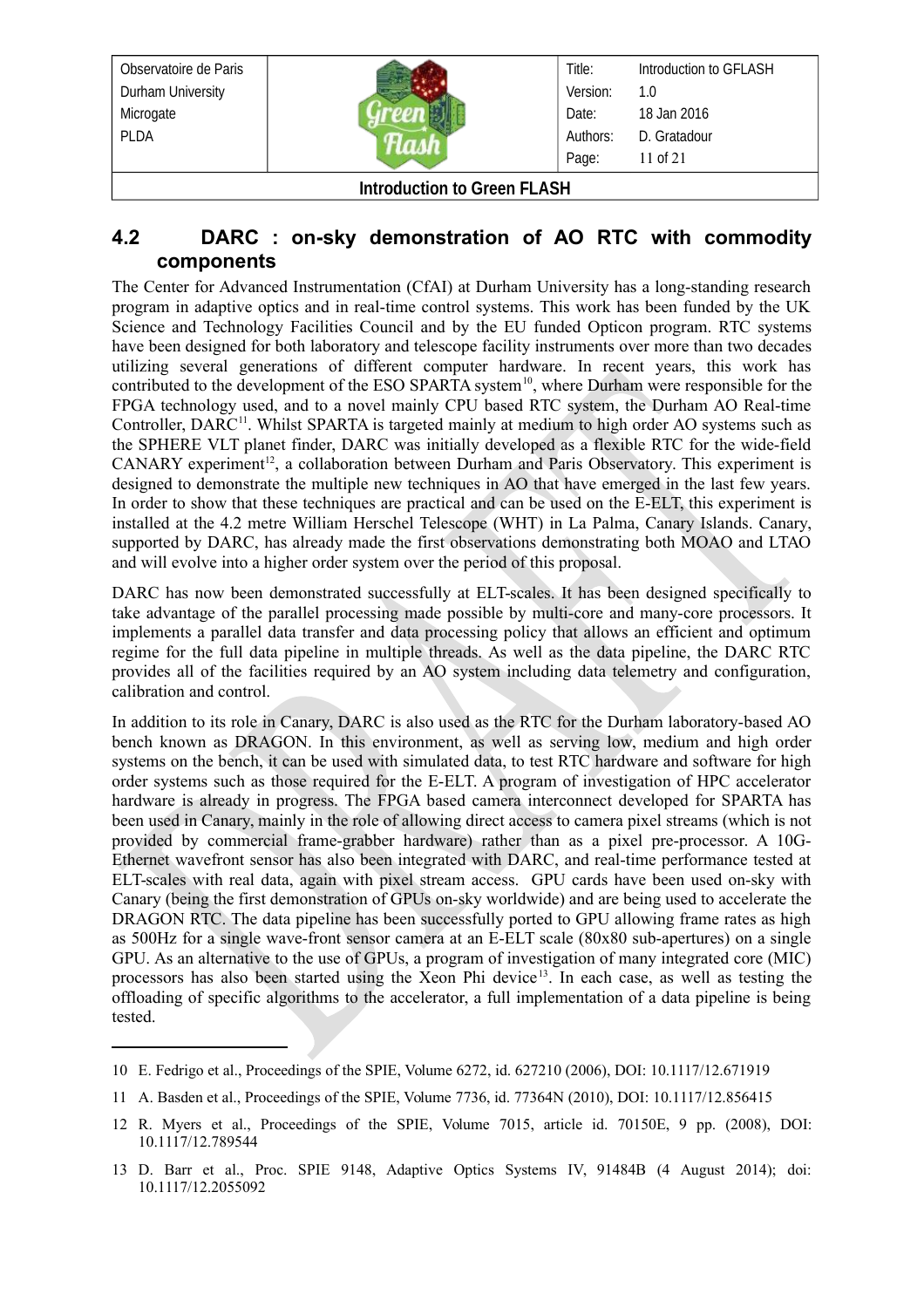| Observatoire de Paris              |  | Title:   | Introduction to GFLASH |
|------------------------------------|--|----------|------------------------|
| Durham University                  |  | Version: | 1.0                    |
| Microgate                          |  | Date:    | 18 Jan 2016            |
| <b>PLDA</b>                        |  | Authors: | D. Gratadour           |
|                                    |  | Page:    | 12 of 21               |
| <b>Introduction to Green FLASH</b> |  |          |                        |

DARC, both in its CPU based and hardware accelerated forms provides an excellent starting point for investigating these technologies at the E-ELT scale within this proposed program.

### <span id="page-11-1"></span>**4.3 QuickPlay a comprehensive FPGA development environment**

This tool has been developed by PLDA, with the ultimate objective of drastically speeding-up the development and validation of FPGA projects. It enables direct use of FPGA's by users without specific hardware skill, hence making easier the penetration of the FPGA technology in new domains.

The overall process of implementing a design using QuickPlay is straightforward. It consists of:

- 1. Developing a  $C/C++$  functional dataflow model of the hardware engine
- 2. Verifying the functional model with standard  $C/C++$  debug tools
- 3. Specifying the target FPGA boards and interfaces (PCIe, Ethernet, DDR, QDR, etc)
- 4. Compiling the HW engine

This process is comprehensive from the design of a functional model to the effective validation of the FPGA design on hardware platforms supported by QuickPlay. In order for this simple process to work seamlessly, the generated hardware engine must be guaranteed to function identically to the original software model. Another way of stating this is that the functional model must be deterministic so that, no matter whether executed in software or in any possible hardware implementation, execution will give the same results, albeit at different speeds. Most parallel systems suffer from non-deterministic execution. Multi-threaded software execution, for example, depends on the CPU, on the OS and on non-related processes running on the same host. Multiple runs of the same multi-threaded program can produce different behaviors.

Such non-determinism in hardware would be a nightmare, as it would require debugging the hardware engine itself, at the electrical waveform level. QuickPlay thus uses an intuitive dataflow model that mathematically guarantees deterministic execution, regardless of the execution engine. Such model consists of concurrent functions, called "kernels", communicating with streaming channels, which correlates well with how applications would be sketched on a whiteboard. In order to guarantee deterministic behavior, these kernels must communicate with each other in a way that prevents data hazards, such as race conditions. This is achieved with streaming channels that are:

- Blocking (read and write),
- Lossless, and
- Point-to-point.

Numerous technical problems have been solved to deliver a first workable version of QuickPlay, which has been used by two early Customers in spring 2014. This first prototype did clearly demonstrate that the objective of drastically speeding up the application development time was reachable, and a first production version of QuickPlay has been released in November 2014. QuickPlay is by design an open project and numerous improvements of the tool are targeted by PLDA. QuickPlay does perfectly match the objectives of the Green Flash project, as long as FPGA usage is concerned, and will boost up the productivity of the whole project.

#### <span id="page-11-0"></span>**4.4 Custom hardware developments at Microgate**

Microgate has developed in the past a custom hardware platform dedicated to specific control tasks for adaptive optics. More specifically, the custom hardware has been initially designed to cope with the specific goal of controlling large adaptive mirrors based on contactless voice-coil technology. These adaptive mirrors rely on force actuators to control the shape of a thin mirror shell that levitates on the magnetic field generated by voice coil motors, which moving part is attached to the rear, nonoptical side of the shell. A co-located, contactless capacitive sensor provides the position sensing for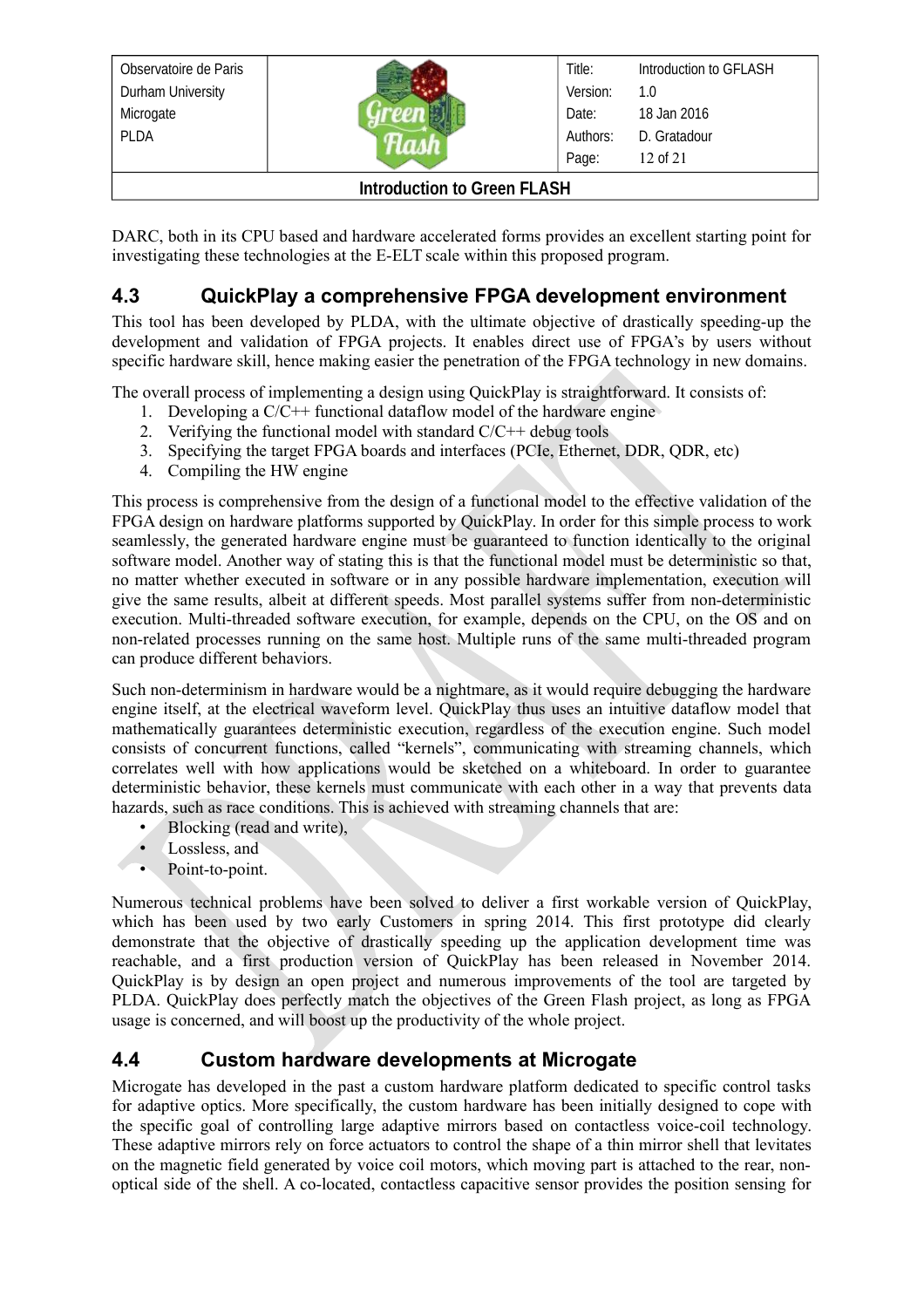| Observatoire de Paris |  | Title:   | Introduction to GFLASH |  |
|-----------------------|--|----------|------------------------|--|
| Durham University     |  | Version: | 1.0                    |  |
| Microgate             |  | Date:    | 18 Jan 2016            |  |
| <b>PLDA</b>           |  | Authors: | D. Gratadour           |  |
|                       |  | Page:    | 13 of 21               |  |
| l                     |  |          |                        |  |

each actuator. This peculiar configuration has several advantages with respect to competing technologies, but it requires a quite sophisticated control system. The demanded computational throughput for a typical correcting mirror of an 8-10m telescope, with about 1000 actuators, is in the range of few hundreds of Gflops, while the communication interface requires a bandwidth in the range of few Gbit/s with very demanding latency and jitter requirements, in the range of few microseconds. Moreover, signal integrity issues, noise pickup of the sensing devices and harness complexity impose to place the control electronics very close to the controlled device, thus demanding very tight size, low power dissipation and housing temperature constraints. All these requirements led Microgate to develop a very specific electronics architecture, encompassing at an initial stage most of the goals of the present design: high computational throughput, strict real-timeliness, large communication bandwidth with extremely low latency and jitter, low power consumption and scalability. Thanks to its flexibility and modular design, the same electronics has been also adapted and deployed for other adaptive optics real time tasks, like wavefront sensing and real time reconstruction. The described architecture has been deployed on the adaptive optic systems of the several large telescopes, including MMT, LBT, Magellan, Keck, VLT.

From the technological standpoint, the custom electronics described above has been initially based on a mixed DSP/FPGA design, in which the FPGA performed as glue logic and handler/router of the low level DMA communication within the large cluster, besides some basic computational task, while most of the computations were executed by DSPs. More recently, specifically in the frame of the development of the adaptive mirrors for the ELTs (E-ELT and GMT) with several thousands of controlled channels, the availability of more powerful and flexible FPGAs allowed to move here all computational tasks, abandoning the DSP technology. This provided an additional benefit in terms of power consumption and performance. To further reduce dissipation and complexity of the electronics embarked on the adaptive mirror, only the co-located control and the power/analog electronics required to interface to the actuators has remained on-board. We moved the computational-heavy global control tasks, in the range of several hundreds of Gflops, to an external control unit, which prototyping is one of the goals of this proposed activity.

#### **4.5 Starting point**

The main driver of the prototyping phase of the green Flash project is the combined need for

- <span id="page-12-0"></span>new core components in the design of SPARTA
- an optimized strategy to handle the complex data flows and their interactions in the system
- a long term maintainable solution, based on evolving standards

Our goal is to design and prototype new solutions addressing these issues, assemble a demonstrator to validate the achievable performance and propose an evolution of SPARTA harboring these solutions. While we believe that they could have a wider application range, these solutions will thus be specified to be integrable in the future SPARTA platform. However, our strategy enables sufficient modularity to ensure ease of portability to other applications and reuse as much as possible of SPARTA software components to minimize the development effort.

Such strategy could be facilitated by several properties of the SPARTA platform:

- the RT box and co-processing cluster are well decoupled so that they may be reused / updated separately
- the co-processing cluster employs standard interfaces and middleware that can be entirely reused
- most of the co-processing cluster SW can be reused. Compute-intensive parts use standards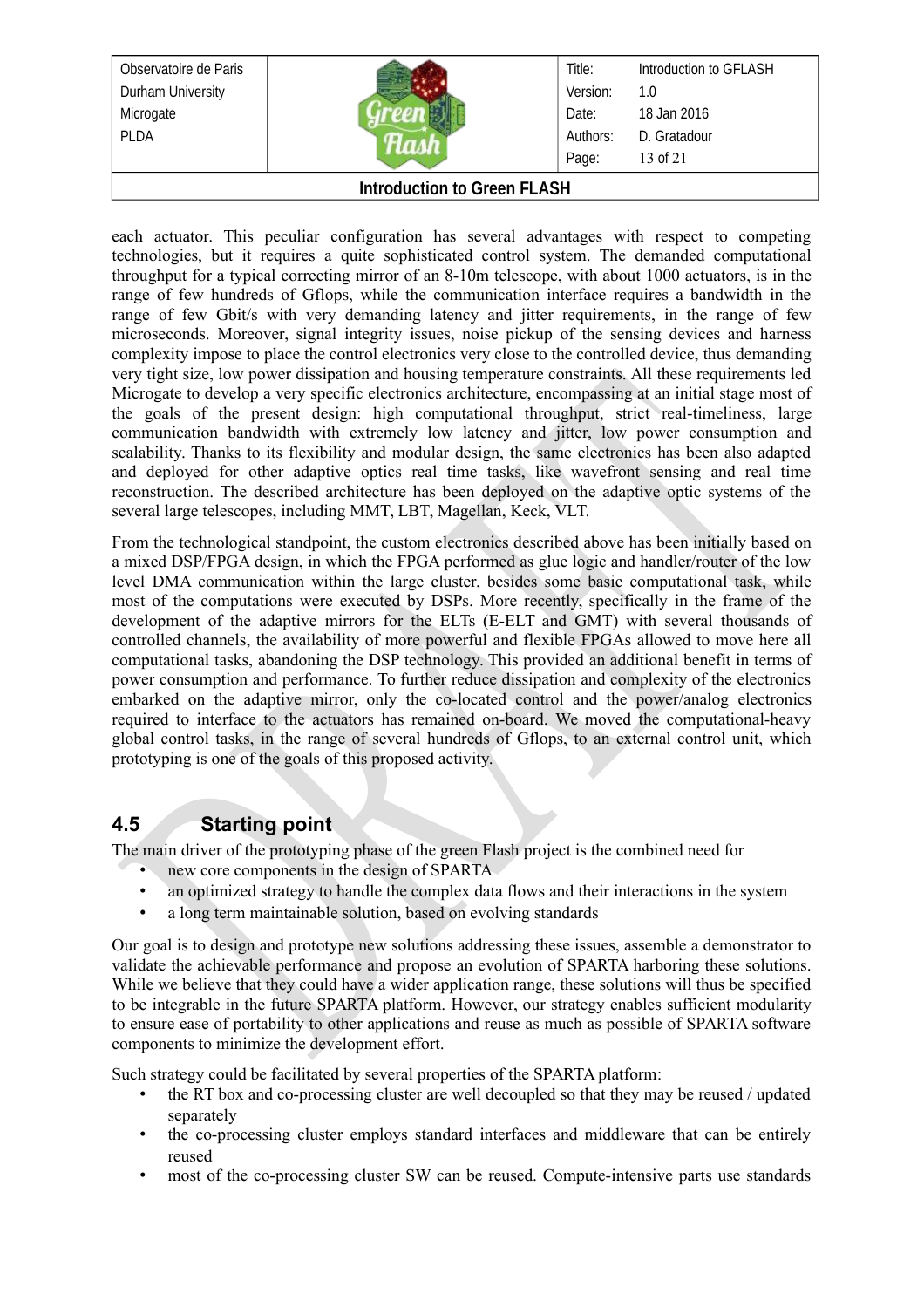| Observatoire de Paris |  | Title:   | Introduction to GFLASH |
|-----------------------|--|----------|------------------------|
|                       |  |          |                        |
| Durham University     |  | Version: | 1.0                    |
| Microgate             |  | Date:    | 18 Jan 2016            |
| <b>PLDA</b>           |  | Authors: | D. Gratadour           |
|                       |  | Page:    | 14 of 21               |
|                       |  |          |                        |

library (MKL) and are well encapsulated

- the HW dependencies in the RT box SW are strongly encapsulated which limits the impact of porting to other architectures
- the SPARTA light project, targeting small scale AO systems, provides a single node, CPU based solution, running Linux, and entirely consistent with the SPARTA specifications

Our starting point, depicted in the figure below, is a simplified view of the AO RTC architecture, following the same functional blocks breakdown as SPARTA (ensuring compatibility) but including a unified interconnection concept between these blocks through switches and removing all the complexity of a facility instrument in terms of operability and integration in a larger infrastructure.

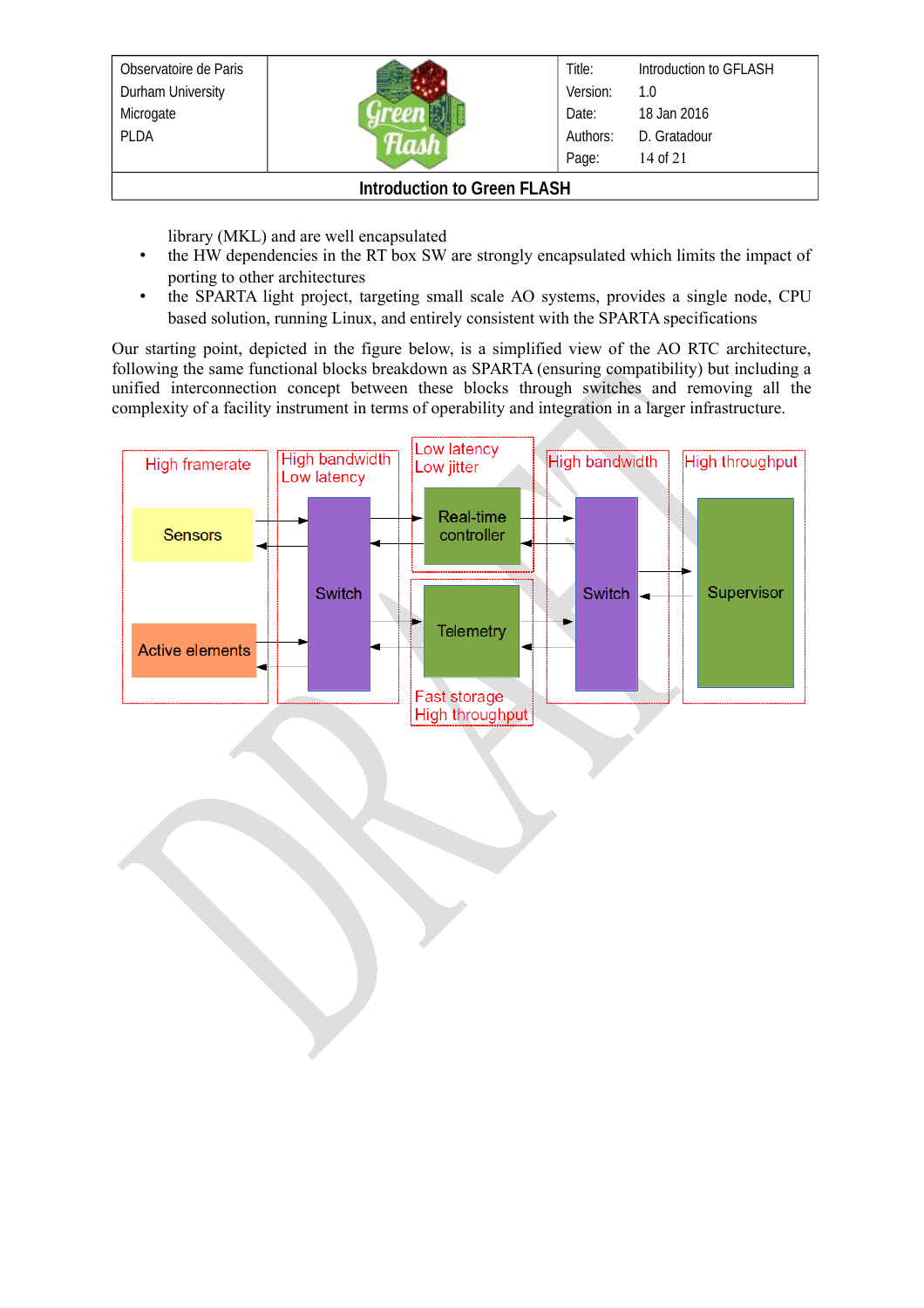| Observatoire de Paris              |  | Title:   | Introduction to GFLASH |
|------------------------------------|--|----------|------------------------|
| Durham University                  |  | Version: | 1.0                    |
| Microgate                          |  | Date:    | 18 Jan 2016            |
| <b>PLDA</b>                        |  | Authors: | D. Gratadour           |
|                                    |  | Page:    | 15 of 21               |
| <b>Introduction to Green FLASH</b> |  |          |                        |

#### <span id="page-14-0"></span>**4.6 Ambition**

Our main ambition is to demonstrate the potential of new core components for the control of AO modules in real-time at the scale of extremely large telescopes and targeting the E-ELT first-light instrumentation dimensioning and functions.

Current state-of-the-art solutions already in operation on telescopes, mostly involve application specific hardware and core software / firmware as it is the case for instance for the SPARTA platform already integrated on several instruments on the ESO VLT or the real-time controller for the Gemini Multi-conjugate AO system (GeMS) on the Gemini telescope<sup>[14](#page-14-1)</sup> both based on the use of DSP boards. While these solutions are robust in terms of AO performance and resilient, they rely on a costly development cycle to produce non portable end products with a low expandability level. Up scaling these solutions to the ELT dimensions would be not practical (and even not feasible for some subsystems) and very costly.

Several concepts have been proposed in the community to provide new architectures for AO RTC at the ELT scale and go beyond state-of-the-art. Among these we find:

- a solution based on large boards containing several hugh cell density FPGAs<sup>[15](#page-14-2)</sup> and relying on new control algorithms, less mature in terms AO performance reliability than MVM, but efficiently mapped to this hardware
- solutions based on accelerators such as  $GPUs<sup>1617</sup>$  $GPUs<sup>1617</sup>$  $GPUs<sup>1617</sup>$  $GPUs<sup>1617</sup>$  or Intel Xeon Phi<sup>[18](#page-14-5)</sup>, where the goal is to accumulate enough computing power to cope for data transfer latency
- solutions based on distributed Intel Xeon CPUs<sup>[19](#page-14-6)</sup> where the main strategy is to rely on standard libraries and stack enough nodes to meet the requirements

With Green Flash, we propose to go beyond these approaches and develop custom solutions, addressing the critical aspects of the AO loop to provide an optimized design relying on energy efficient core components. The end products are the building blocks of a new standard platform expandable to fit the need of the various AO flavors to be installed on the E-ELT and possibility other ELTs. We believe they could also apply to a wider application spectrum going beyond the usual application specific design of AO module's RTC.

These ambitious objectives are supported by a strong academic – industrial partnership, following a co-design strategy driven by performance optimization, expandability, energy efficiency and cost containment.

One of the innovative aspect of the proposed work is to focus on a unified interconnect strategy across

- <span id="page-14-2"></span>15 H. Zhang et al., Proc. SPIE 8447, Adaptive Optics Systems III, 84472E (13 September 2012); doi: 10.1117/12.925479
- <span id="page-14-3"></span>16 D. Gratadour et al., Proceedings of the Third AO4ELT Conference. Firenze, Italy, May 26-31, 2013 sciencesconf.org:ao4elt3:13354
- <span id="page-14-4"></span>17 L. Wang et al., roceedings of the Third AO4ELT Conference. Firenze, Italy, May 26-31, 2013 sciencesconf.org:ao4elt3:13172
- <span id="page-14-5"></span>18 D. Barr et al., Proc. SPIE 9148, Adaptive Optics Systems IV, 91484B (4 August 2014); doi: 10.1117/12.2055092
- <span id="page-14-6"></span>19 M. Smith at al., Proc. SPIE 9148, Adaptive Optics Systems IV, 91484K (21 July 2014); doi: 10.1117/12.2057345

<span id="page-14-1"></span><sup>14</sup> F. Rigaut et al., Monthly Notices of the Royal Astronomical Society, Volume 437, Issue 3, p.2361-2375 (2014)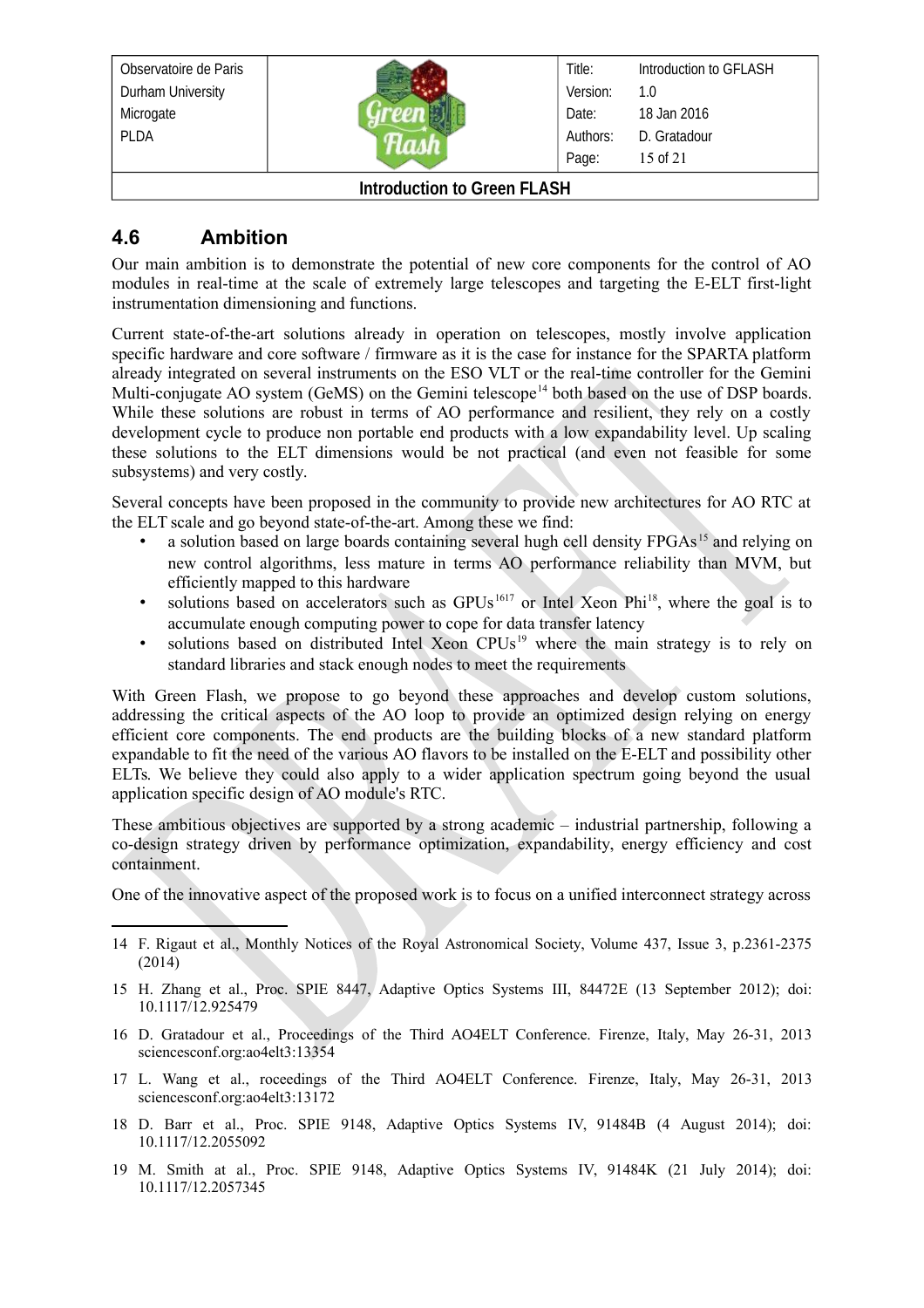| Observatoire de Paris        |  | Title:   | Introduction to GFLASH |
|------------------------------|--|----------|------------------------|
| Durham University            |  | Version: | 1.0                    |
| Microgate                    |  | Date:    | 18 Jan 2016            |
| <b>PLDA</b>                  |  | Authors: | D. Gratadour           |
|                              |  | Page:    | $16$ of $21$           |
| Introduction to Croon El ACU |  |          |                        |

the system, and propose a solution able to handle data streams from sensors and from intra and internodes communications each transmitted through dedicated protocols. To meet this objective, we will explore the concept of smart interconnect in the context of the AO application, but with a methodology that could apply to other applications. We believe that this process, including the final validation of performance, provides a proof of concept that could be reproduced by other teams for their application, adding value to the developed solution and a potentially wider impact than in the AO community.

Another aspect of the work on smart interconnect is to study the possibility of including the smart features at various levels in the programming strategy either for optimized communication schemes or for adding compute blocks. Here again our ambition in to propose, through the AO application, a proof of concept, relying on collaborations with developers of dynamic run time systems and programming models to demonstrate the potential of this new concept.

Among the potential innovations proposed in Green Flash, the concept of energy efficient FPGA based microserver is an ambitious attempt to address the question of energy efficiency in a HPC facility. In this approach, we propose to centralize the functions of host CPU, high bandwidth NIC and accelerator on a single energy efficient component and explore the possibility of clustering several boards interconnected through standard high bandwidth protocols. The design of each board can be tailored for dedicated data intensive work flow using a mainstream, user oriented development environment maximizing the modularity of the facility with a minimum time-to-application. Moreover, we propose to develop microserver solutions expandable with accelerators through PCIe expansion ports. The potential wider application range of these new products will be explored by the industrial partners relying on the demonstration of performance led in the Green Flash project.

Another ambition is to promote the use of a new product: QuickPlay from PLDA, that will reach the market during the course of the project. It will be done not only through an extensive use of the existing features as a demonstration of concept, but also by adding value to the product through the implementation of a number of extensions and support for new boards driven by our main application needs. QuickPlay provide the essential tool to dramatically speed-up the development and validation process of FPGA projects, hence making easier the penetration of the FPGA technology in domains where its intrinsic benefits have not been exploited yet such as HPC. QuickPlay delivers on the promise that FPGA based computing should be available to a broader audience. It does so by removing the one and only barrier to FPGA adoption: its complex and specialized programming model.

### <span id="page-15-1"></span>**5 Partners**

#### <span id="page-15-0"></span>**5.1 LESIA at Observatoire de Paris**

Observatoire de Paris [\(http://www.obspm.fr/obsparis.en.shtml\)](http://www.obspm.fr/obsparis.en.shtml) is a national research centre in astronomy and astrophysics. The Observatory employs approximately 1000 people (750 on permanent positions), comprising one third of researchers and two thirds of engineers, technicians and administrative personnel.

Observatoire de Paris is the largest astronomy centre in France and one of the most important ones in the world. It represents alone one third of astronomy in France. It depends on the Ministry of Higher Education and Research, belongs to the category of 'Great Establishments', and has the status of an independent university. The Observatory is structured in 5 laboratories (GEPI, LESIA, LUTH, LERMA and SYRTE), one scientific unit (Nancay radio astronomy station), and one institute (IMCCE) covering all fields of astronomy and astrophysics.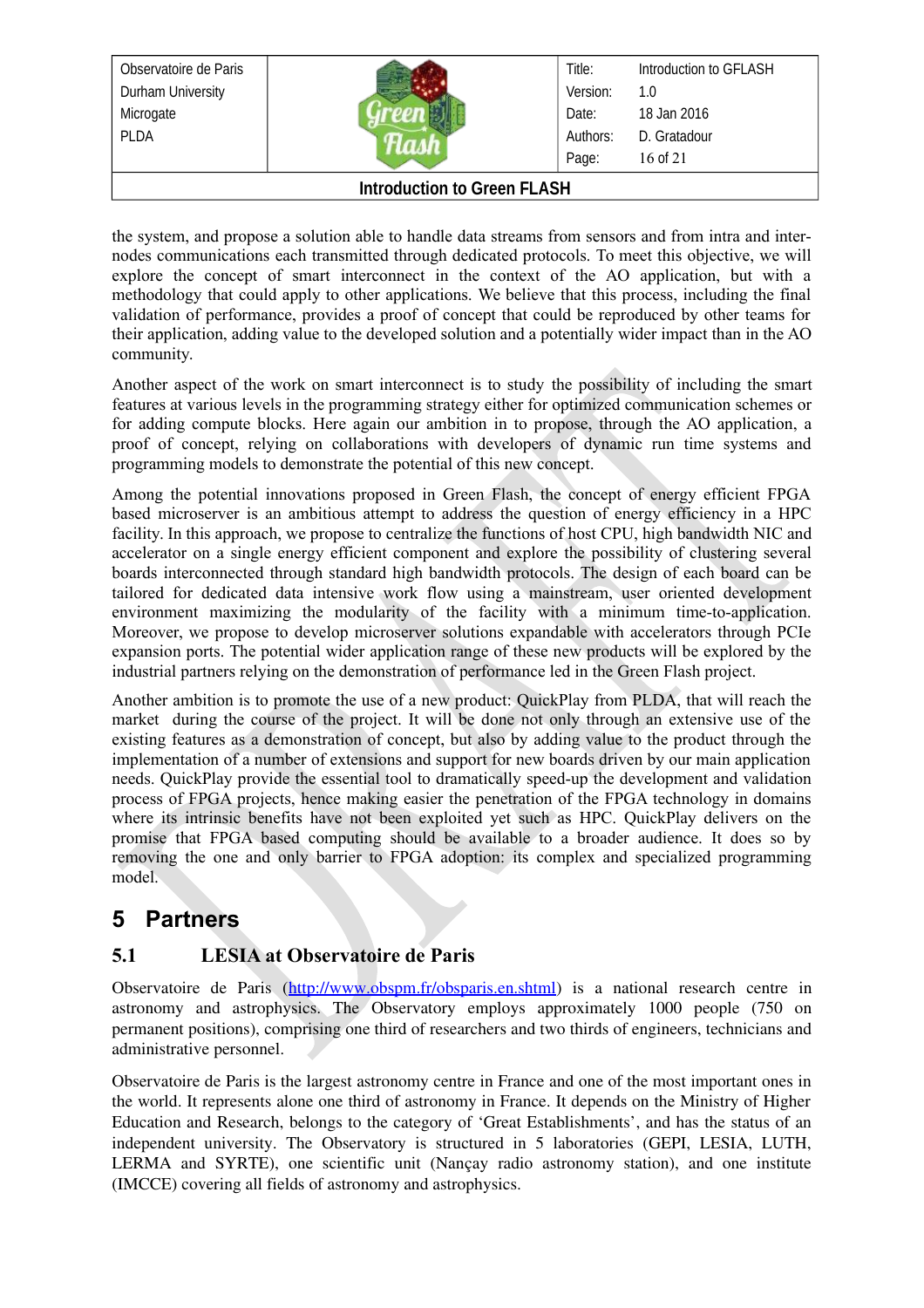| Observatoire de Paris<br>Durham University<br>Microgate<br><b>PLDA</b> |  | Title:<br>Version:<br>Date:<br>Authors:<br>Page: | Introduction to GFLASH<br>1.0<br>18 Jan 2016<br>D. Gratadour<br>17 of 21 |
|------------------------------------------------------------------------|--|--------------------------------------------------|--------------------------------------------------------------------------|
| <b>Introduction to Green FLASH</b>                                     |  |                                                  |                                                                          |

LESIA, Laboratoire d'Etudes Spatiales et d'Instrumentations en Astrophysique is one of five science laboratories of Observatoire de Paris. It is also a CNRS Laboratory (UMR 8109). LESIA is associated with the University Pierre et Marie Curie - Paris 6 (UFR de Physique 925 & Institut de la Vision) and with the University Paris Diderot - Paris 7 (UFR de Physique & UFR Sciences de la Terre, de l'Environnement et des Planètes - STEP). The laboratory counts around 250 staff members, with 140 permanent members including 65 engineers and technicians. More than 30 PhD theses are currently undertaken. LESIA's primary role is: design and implementation of scientific instrumentation in space and on the ground, analysis and interpretation of scientific observations made by use of the built instruments and development of innovative advanced techniques to fulfill the new requirements of its scientific programs.

LESIA is at the forefront of scientific advances in all areas where it is involved, including instrumentation, numerical simulation and theoretical work. Its major achievements in innovative instrumentation are adaptive optics (COME-ON, ADONIS, PUEO, NAOS), four quadrant phase mask coronagraph and optics fiber recombination in multi-telescope interferometry (FLUOR, OHANA). It is currently involved in a number of major projects in astronomy like: SPHERE and GRAVITY for the VLT (ESO) and MIRI for the JWST (NASA, ESA). It has participated to four Phases A studies for the instrumentation of the E-ELT (EAGLE, EPICS, MICADO, ATLAS) with contributions in different topics such as AO system design and prototyping, LGS wave-front sensing, high contrast imaging and speckle suppression.

Currently, LESIA is a member of MICADO consortium and is responsible for its first light SCAO module. For this project, the team at LESIA has work closely with the MAORY consortium to share a number of developments such as the wavefront analysis on natural star and the RTC. LESIA is also a member of the new MOSAIC consortium for the development of multi-object spectrograph equipped with MOAO. LESIA is responsible for the development of the AO subsystem. This MOAO system needed a sky demonstrator to prove its feasibility: the CANARY project developed in collaboration with the University of Durham. This sky demonstration with CANARY will continue for several years.

During the past two years, LESIA has been leading the COMPASS project, a numerical development platform for AO, supported by the ANR through grant ANR-12-MONU-0022, which is the result of a national collaborative multi-disciplinary (astrophysics, instrumentation tion and HPC) effort led by 5 laboratories in France. Additionally, thanks to this project, special links have been forged with international teams around the optimization of AO dedicated work-flows on heterogeneous architectures. The main objective of the COMPASS project is to provide a full scale end-to-end AO development platform, able to address the E-ELT scale and designed as a free, open source numerical tool with a long term maintenance plan. The development of this platform is based on a full integration of software with hardware and relies on an optimized implementation on heterogeneous hardware using GPUs as accelerators. One key contribution of the COMPASS project is the development of a common framework for high performance simulations and real-time control of AO systems based on GPUs. The latter application is based on the development of a custom solution implementing Direct Memory Access (DMA) to the GPU memory from a third party device (frame grabber) bypassing the operating system running on the node. In the context of the COMPASS project, a demonstrator has been set up, codenamed PRANA, to validate the achievable bandwidth of DMA of pixel data from an external camera to GPU memory and emulate the RT box in an AO RTC. The custom low latency 10 Gb Ethernet frame-grabber developed for this purpose is able to handle any GigEVision device.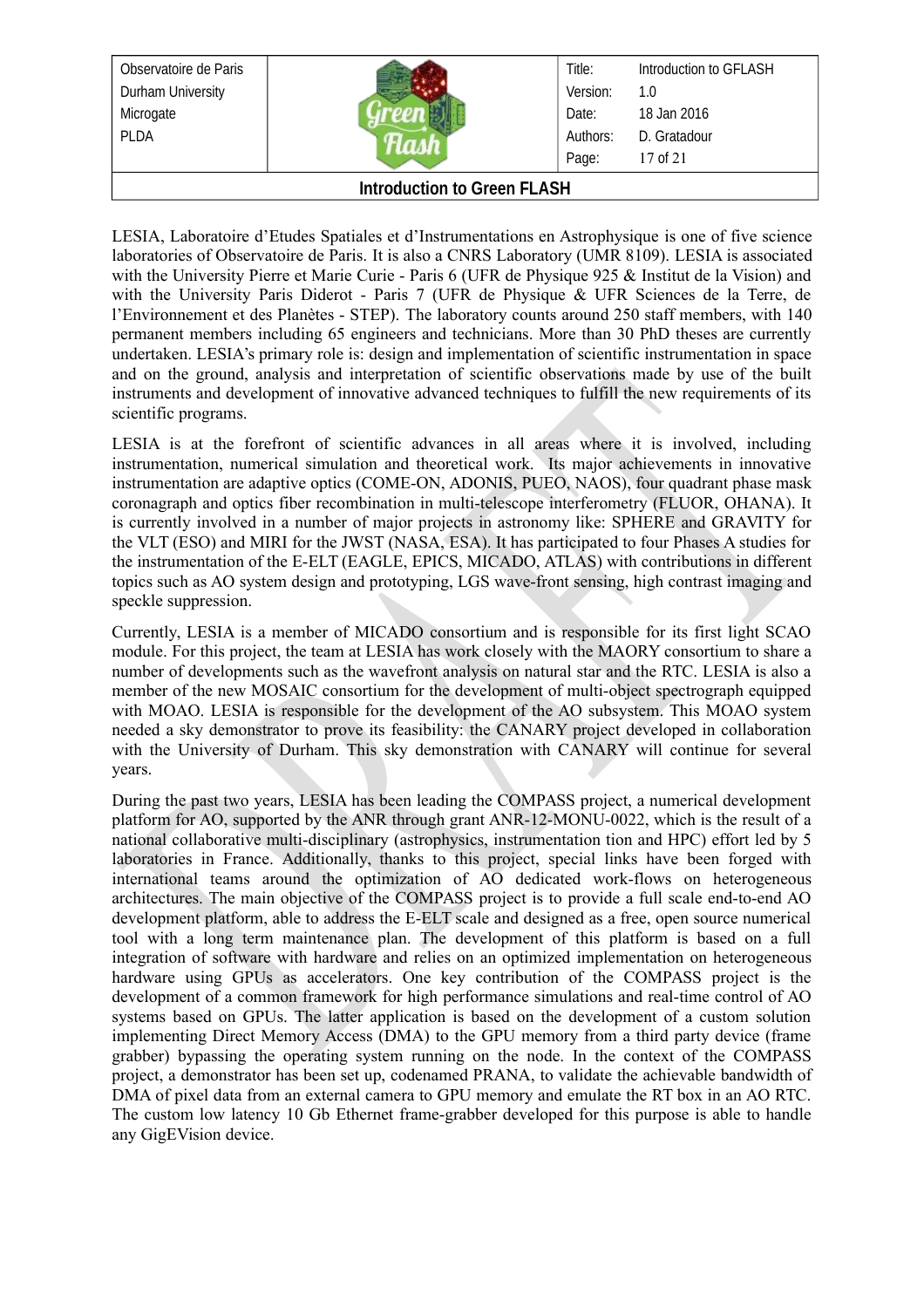| Microgate<br><b>PLDA</b> | Date:<br>Authors:<br>Page: | 18 Jan 2016<br>D. Gratadour<br>18 of 21 |
|--------------------------|----------------------------|-----------------------------------------|
| Observatoire de Paris    | Title:                     | Introduction to GFLASH                  |
| Durham University        | Version:                   | 1.0                                     |

#### <span id="page-17-1"></span>**5.2 CfAI at University of Durham**

Durham University is a legally independent and autonomous institution established by Act of Parliament in 1832 and Royal Charter in 1837. It is also an educational charity. The University receives about a third of its income directly from the UK Government, via HEFCE (Higher Education Funding Council for England). Durham University is the third oldest university in England and one of the leading universities of the United Kingdom. The university exists both for the education of undergraduate and postgraduate students and as a centre of excellence for research in a very wide range of fields.

Durham has one of the leading physics and astronomy departments in the UK. Each year we admit about 170 students to study for degrees in Physics, Physics & Astronomy and Theoretical Physics. Our research ranges from fundamental topics such as elementary particle physics and cosmology to applied areas such as material physics and biophysics.

 The Centre for Advanced Instrumentation (CfAI) is one of the major research groups in the Physics Department with approximately 50 staff and research students. It is distributed across two physical locations, one of which is in the Department of Physics Rochester Building on the University science site in Durham, and the other in the NetPark Research Institute about ten miles away near Sedgefield. CfAI develops state-of-the-art instruments for application across a wide range of disciplines including astronomical instrumentation, biophysics, remote sensing and fusion diagnostics.

The CfAI has been using state of the art high performance computing (HPC) for many years both for simulations and for the real-time handling of data in astronomical telescopes. We are also a part of the wider HPC community within the university led by the Institute for Advanced Research Computing (iARC). Our staff includes engineers who specialize in software engineering and design and in the application of state of the art HPC hardware such as FPGAs and GPU accelerators. The scale of HPC applications, particularly in astronomy, has led to strong relationships between the university and HPC providers such as IBM and NVidia. Durham University is an NVidia CUDA (GPU) Research Centre.

The CfAI has a long record of effective management of substantial research funding for large projects both from UK research councils and from the EU. We have delivered large astronomical instruments both to ESO and to other observatories worldwide. Our staff structure provides for the roles of project scientists, project managers, system engineers and engineering and science specialists. The project will be led at Durham by Professor Richard Myers who is currently the head of the research section and a world leader in the field of adaptive optics. The day-to-day progress of the project will be overseen by Dr. Nigel Dipper, the head of software at CfAI who leads the HPC real-time control research program at Durham.

#### <span id="page-17-0"></span>**5.3 Microgate**

Microgate is a SME based in Bolzano, Italy. The company operates in four fields: *Professional Timing*, *Training & Sport*, *Medical Rehab* and *Engineering*. The company expertise covers the whole development process of its products, including hardware, firmware and software design, as well as the production of medium quantities. All processes inside the company are monitored by means of certified quality systems (ISO9001 and ISO13485 certifications).

The *Engineering* department is mainly focused on large project for astronomy, and more specifically on adaptive optics systems for large telescopes. In this specific field, we have developed over the past 20 years the large, contactless deformable mirror technology, together with other Italian partners (ADS International, INAF-Osservatorio Astrofisico di Arcetri and the Aerospace Engineering Department of Politecnico di Milano). This technology has been already deployed realizing the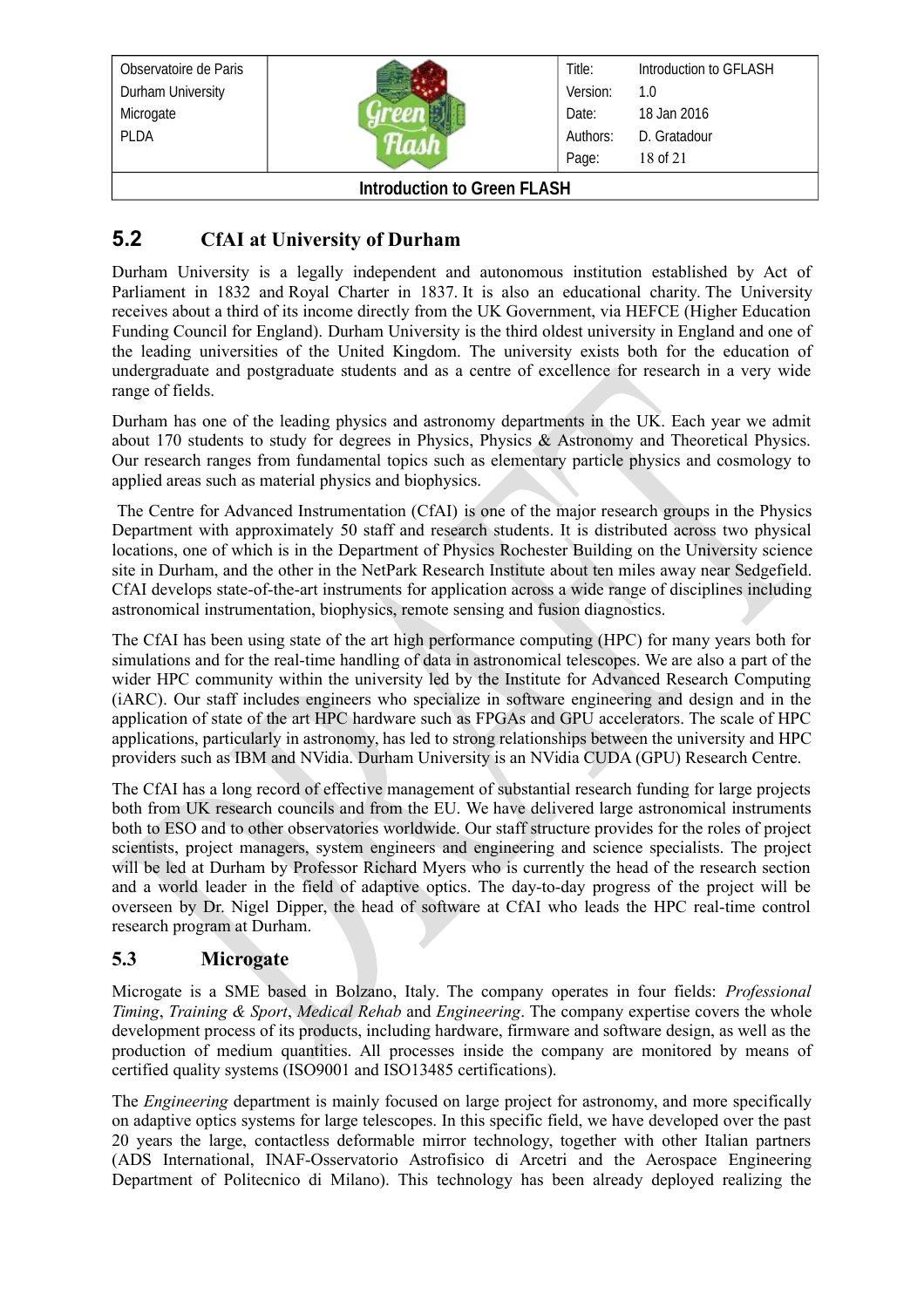| Observatoire de Paris             |  | Title:   | Introduction to GFLASH |
|-----------------------------------|--|----------|------------------------|
| Durham University                 |  | Version: | 1.0                    |
| Microgate                         |  | Date:    | 18 Jan 2016            |
| <b>PLDA</b>                       |  | Authors: | D. Gratadour           |
|                                   |  | Page:    | 19 of 21               |
| Lateral catters to Opening FLAOU. |  |          |                        |

*adaptive secondary mirror* of several large telescopes, including the Multiple Mirror Telescope (MMT - Arizona), the Large Binocular Telescope (LBT – Arizona), the Magellan Telescope (Chile) and the ESO Very Large Telescope (VLT – Chile). Microgate is currently engaged in the design of the adaptive mirrors for the next generation of Extremely Large Telescopes (ELTs), in particular the ESO European Extremely Large Telescope (E-ELT) and the Giant Magellan Telescope (GMT).

These mirrors are 'massively controlled' structures which shape is determined by a large number – up to several thousands – of actuators. The real time control of such mirrors requires extreme computational throughput in a hard real time environment; moreover, physical and layout constraints impose a minimization of power consumption. In this frame, Microgate has developed a very specific know how in developing fully customized solutions based on large clusters of mixed DSP-FPGA boards and, more recently, on FPGAs only. This modular specific hardware, which embeds also the analog front-end for the digital control of the actuated system, has been employed also to perform other fundamental tasks in the adaptive optics loop, like wavefront sensing and real-time wavefront reconstruction.

Besides the hard real-time applications, the company expertise covers also middleware and less stringent real time control. A good example in this field is the control system and metrology for the European antennas of the ALMA (Atacama Large Millimetric Array) project, developed by Microgate in the past years. Also the user interfaces are developed in house: this is crucial aspect, not only for the commercial products of the *Professional Timing*, *Training & Sport*, *Medical Rehab*, but also for the engineering interfaces of the adaptive optics system.

The company know-how comprehends also dynamic simulation of complex multi-physics multipleinput multiple output systems by means of standard tools (Matlab, Comsol) and specifically developed simulation codes.

Concerning production, Microgate covers the full process from the components procurement, inspection, assembly of electronics boards (mainly performed though external well qualified suppliers with which we collaborate since long time), final integration of the products and testing, including also burn-in and environmental tests. Specifically automated test tools are mainly developed and maintained in-house, tracing all processes though the centralized quality assurance system.

The company facilities comprehend also a clean room (ISO 7), used mainly for the integration of the delicate adaptive optics instruments.

#### <span id="page-18-0"></span>**5.4 PLDA**

PLDA aims to design and sell tools and building blocks for designers of FPGA's or ASIC components. It consists in:

- **Intellectual Property** (IP) reusable blocs targeting high performance standard communication protocols (currently PCIe and TCP/UDP)
- **Hardware boards** for prototyping and development, enabling the implementation of those functions in systems used by Customers in production,
	- o Those boards are based on up to date versions of FPGA's provided by suppliers leading the FPGA market
	- o Key features are
		- Data acquisition, transmission and restitution, with defined format and at determined characteristics of bandwidth and latency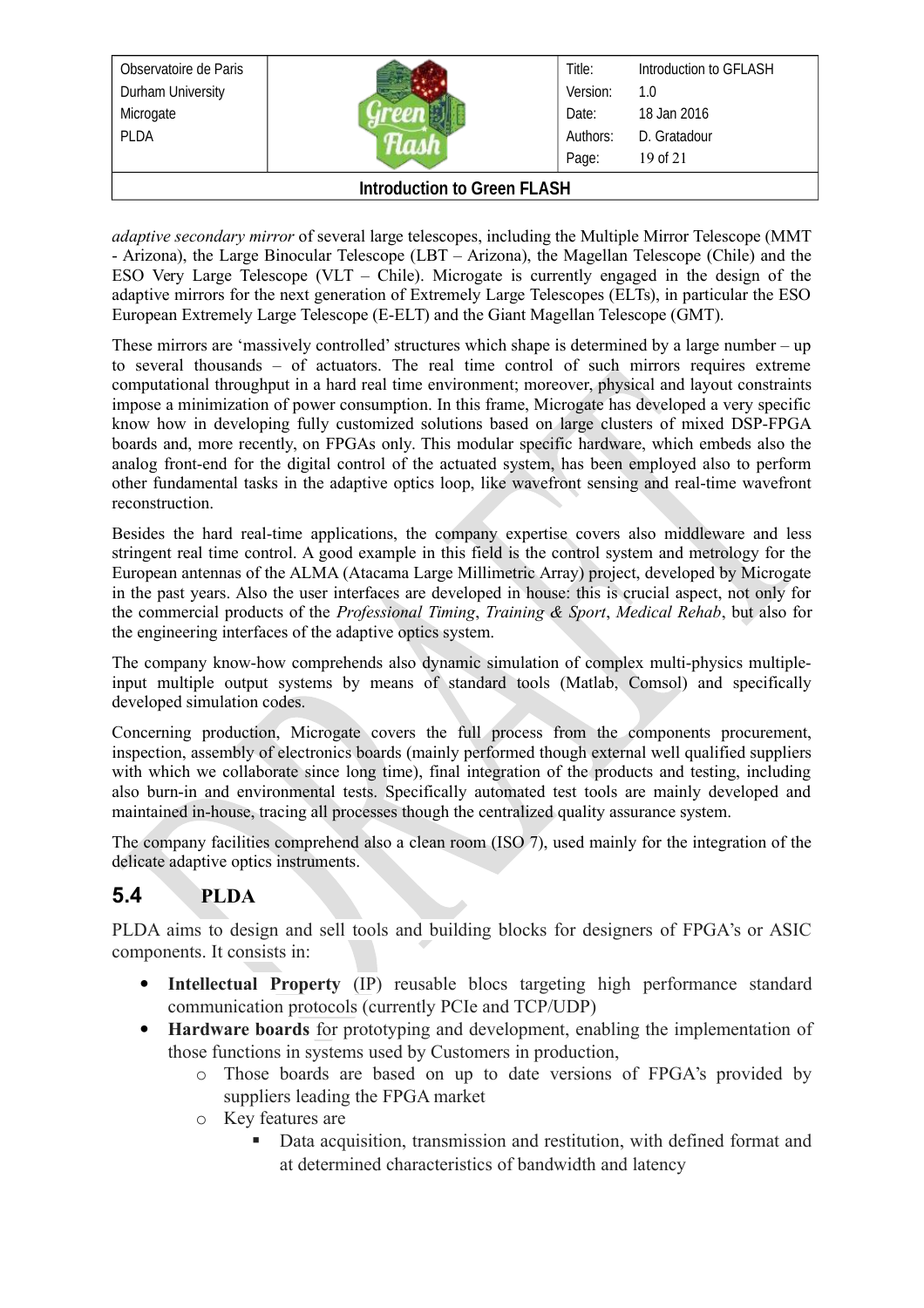

Title: Version: Date: Authors: Page: Introduction to GFLASH 1.0 18 Jan 2016 D. Gratadour 20 of 21

#### **Introduction to Green FLASH**

- Data pre- or post-processing
- o Field of applications include data captured from various analog or digital sensors and restituted similarly to analog or digital actioners, after some processing, or also data being used in large applications from various market domains (medicine, financial, scientific…)
- A fully integrated **FPGA application development system**, drastically enhancing the speed of development of FPGA based projects, assisting penetration of the FPGA's as a technology of choice in the field of hardware acceleration and High Performance Computing.

High speed interconnection standard protocols, FPGA's and elaborated FPGA development environments, along with production hardware platform to implement them, are key contributors to tangible progress in the field of High Performance Computing systems. Large scale Adaptive Optics mechanisms and related control systems provide a perfectly matching field of research and of experiment for up-to-date technologies developed by PLDA.

#### <span id="page-19-0"></span>**5.5 Consortium as a whole**

The LESIA team at OdP and the CfAI team at UoD have close links with all of the instrument consortia for the E-ELT and are involved in all of the instruments at some level. This will facilitate the capture of the exact requirements of the RTC system for AO on all of the instruments. In particular, a close collaboration exists between the MAORY consortium, Durham University and Paris Observatory allowing for the straightforward capture of the core requirements for the MCAO prototype.Many new techniques in AO are required for the efficient operation of all of these instruments. These techniques need to be demonstrated to be practical. To this end an AO experiment (known as CANARY) has been built by Durham University and Paris Observatory and used on the 4 meter William Herschel telescope in La Palma, Canary Islands. This platform has enabled the testing of both new AO techniques such as LTAO and MCAO and the associated RTC systems at a reduced scale. Laboratory based AO benches at both UoD and OdP support this work. The RTC systems used for these AO test benches provide the starting point for this project.

A critical part of the requirements capture and prototypes definition will be the interfacing of the RTC with the telescope control system. This information will come from ESO. Both Durham University and Paris Observatory have a close relationship with ESO. Durham has provided elements of existing RTC systems for existing ESO telescopes (the VLT). This interface is currently being designed at ESO and will be available in a preliminary form during the requirements capture phase.

PLDA aims at designing and selling tools and building blocks for designers of FPGA's or ASIC components such as Intellectual Property (IP), hardware boards and FPGA development environment. Some of the other partners (OdP, Mic) have been using PLDA solutions in the past. QuickPlay, a new product design by PLDA, should reach the market during the course of the Green Flash project and is by design an open project and numerous improvements of the tool are targeted by PLDA. Moreover, it does perfectly match the objectives of Grenn Flash, and will boost up the productivity of the whole project. High speed interconnection standard protocols, FPGA and elaborated FPGA development environments, along with production hardware platform to implement them, are key contributors to tangible progress in the field of High Performance Computing systems. Large scale Adaptive Optics